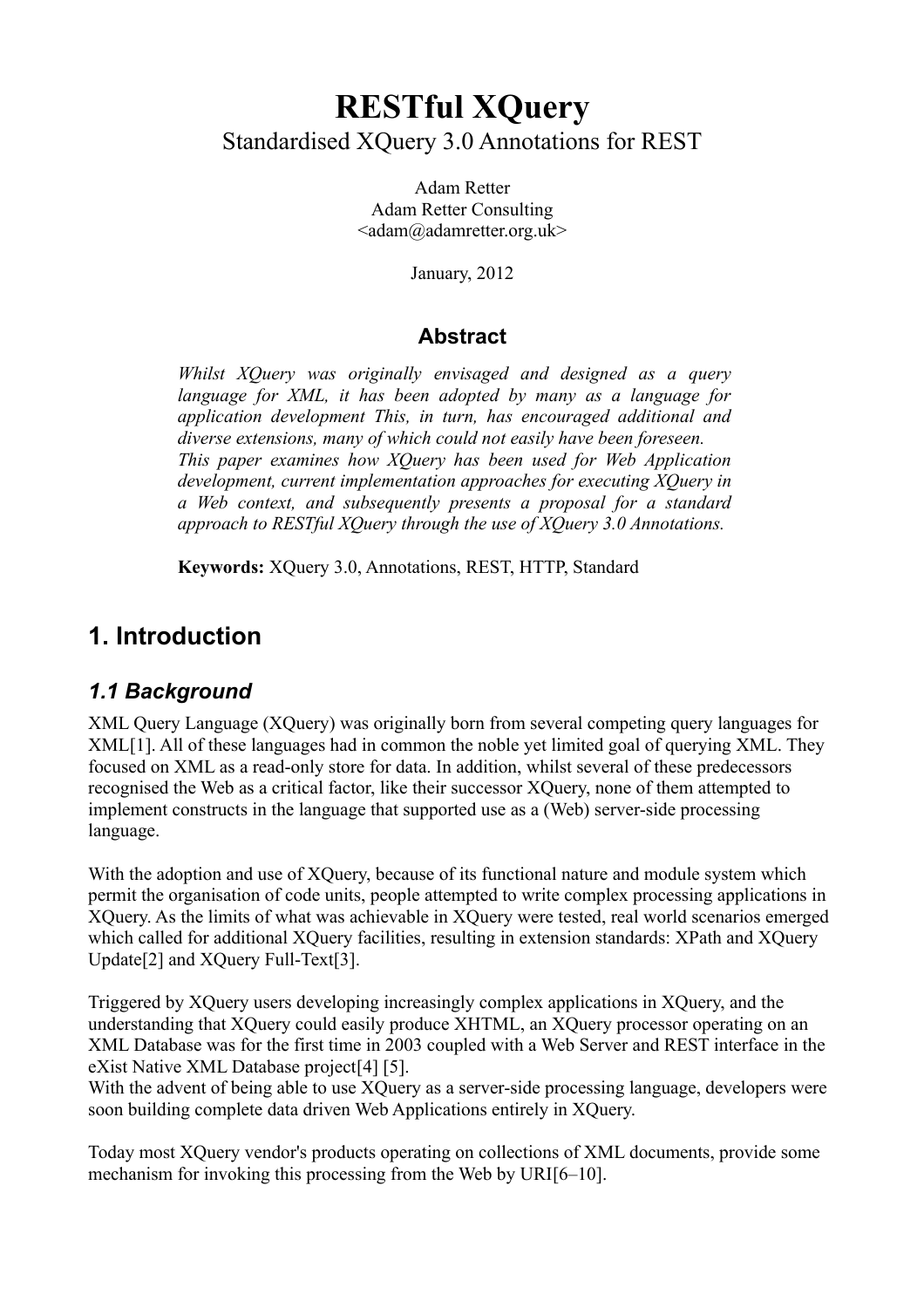The W3C XQuery Working Group has itself recognised the value in XQuery as a general purpose processing language through a new extension standard which enhances XQuery for this purpose: XQuery Scripting Extensions[11].

## *1.2 Problem Statement*

The value in using XQuery as a server side processing language is well recognised by both vendors, users and the XQuery Working Group. However, to date there has been no effort to standardise how XQuery may be invoked in a Web context. Presently, each vendor has their own non-standard approach to wiring Web requests and XQuery scripts together; which in-turn causes developers to create non-portable platform dependent XQuery when coding for the Web.

Sadly non-portable XQuery code that relies on vendor extensions or mechanisms, limits and fragments the XQuery community; it is much harder to share useable code and promote an environment of learning from peers and building on existing work, when code that one would hope should run on any XQuery processor simply cannot.

Efforts such as the EXPath[12] and EXQuery[13] projects have attempted to promote portable XQuery code by creating community standardised versions of existing vendor extensions. The EXPath project has attempted to standardise a HTTP Client [14] request module for XOuery. However, there is no such vendor independent standard for invoking server-side XQuery on the **Web**.

## *1.3 Contributions*

The W3C XQuery 3.0 language specification[15] (currently a Last Call Working Draft) introduces several new features to XQuery. This paper proposes a new vendor agnostic standard for invoking XQuery from the Web based on the new feature of Annotations present in XQuery 3.0.

## *1.4 Outline*

This paper first attempts a brief description of the fundamentals of XQuery and REST and why it is desirable to combine these in Section 2. Section 3 reviews and critiques several current approaches. Based on this knowledge, a standard for a vendor agnostic approach is proposed in Section 4. Section 5 describes a concrete technical implementation of the proposed standard and Section 6 discusses the conclusions of this work and possible future work.

# **2. Fundamentals**

## *2.1 XQuery*

XML Query Language (XQuery) is a W3C Recommendation[1] for writing queries against the XPath and XQuery Data Model (XDM)[16], which is to say, the logical structure of XML documents. Now in its Second Edition of Version 1.0, the W3C XQuery Working Group is currently finalising the new upcoming version, numbered 3.0[15]. XQuery is a Turing-complete[17] functional programming language which is centred around FLWOR (For Let Where Order-by Return) statements which utilise path expressions to address the XDM. XQuery code may be grouped into functions and modules, of which there is always a main module where processing begins.

Whilst XQuery is most usually used for querying XML documents, there are several serialization options for the results of an XQuery: XML, XHTML, HTML and Text; The specification of the serialization mechanism has been formalised in XQuery 3.0. The capability to produce XHTML, HTML from querying XML documents whilst remaining in the same data type model, removes the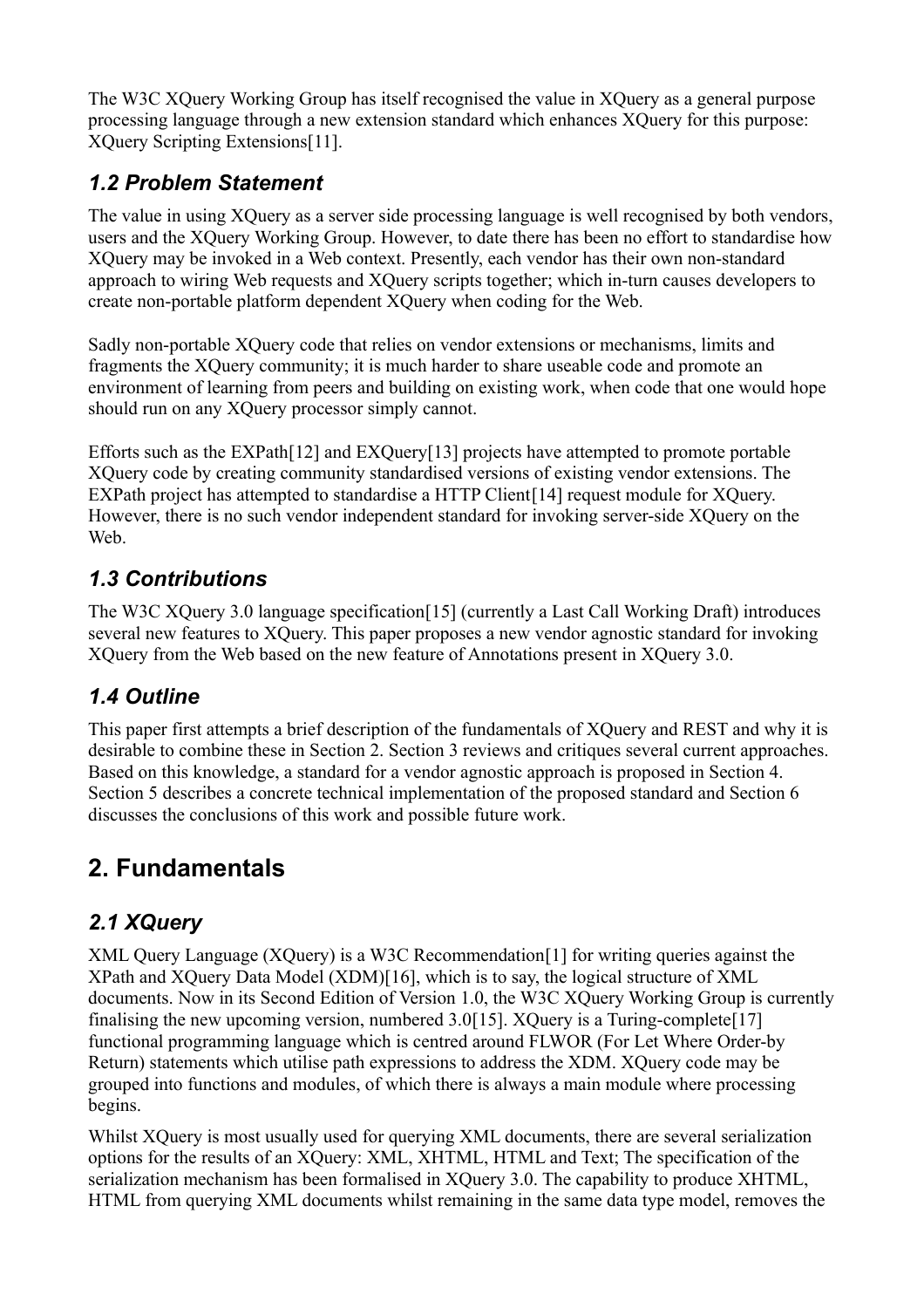impedance mismatch between the data query language and application programming language that is present in other environments[18]; XQuery therefore lends itself well to rapid (X)HTML generation. The ability to also serialize results as Text allows for dynamic generation of CSS, JavaScript and JSON amongst others, indeed some vendors already provide a JSON serialization option for their XQuery implementations.

**Example 1. XQuery 3.0: Querying XML and generating some simple XHTML**

```
xquery version "3.0";
declare namespace output = "http://www.w3.org/2010/xslt-xquery-serialization";
declare option output:method "xhtml";
declare option output:version "1.1";
declare option output:doctype-system "http://www.w3.org/TR/xhtml11/DTD/xhtml11.dtd";
declare option output:doctype-public "-//W3C//DTD XHTML 1.1//EN";
<html xmlns="http://www.w3.org/1999/xhtml">
    <head>
        <title>Word of the Day</title>
     </head>
     <body>
        -1<br><h1>Hello</h1>
         <p>Todays special word is:
         <span>{doc("mydoc.xml")//word[xs:date(@date) eq current-date()]/text()}</span>
        \langle \overline{p} \rangle </body>
\langle/html>
```
## **2.1.1 XQuery 3.0 Annotations**

Whilst XQuery 3.0 introduces many new features, an understanding of Annotations in XQuery 3.0 is fundamental to the contribution of this paper. Annotations declare properties of functions or variables, zero or more annotations may be added to a function or variable declaration. Annotations start with the '*%*' character and consist of an expanded qualified name and an optional value, the value being a sequence of literals.

#### **Example 2. XQuery 3.0 Annotations**

```
xquery version "3.0";
declare namespace java = "http://java";
declare
%java:method("java.lang.Math.sin")
function local:calculate-sin($a as xs:double) as xs:double external
<sin>{
    local:calculate-sin(1.4)
}</sin>
```
Apart from the '*%private*' and '*%public*' annotations, no other annotations are defined by the XQuery 3.0 specification. However, the specification states, "*Implementations MAY define further annotations, whose behaviour is implementation-defined*", and it is this property which this paper exploits to define a standard set of RESTful Annotations for XQuery 3.0.

### *2.2 REST*

Representational State Transfer (REST) is an architectural style developed by Dr. Roy Fielding for his doctoral thesis. REST describes the architectural design principles of the evolved Web and remains abstract from the implementation: "*REST is defined by four interface constraints: identification of resources; manipulation of resources through representations; self-descriptive messages; and, hypermedia as the engine of application state*"[19]. Applications that adhere to REST are described as RESTful.

The Web utilises Hyper-Text Transfer Protocol (HTTP) as its transport and Uniform Resource Identifier (URI) as its addressing mechanism, and can be described as RESTful.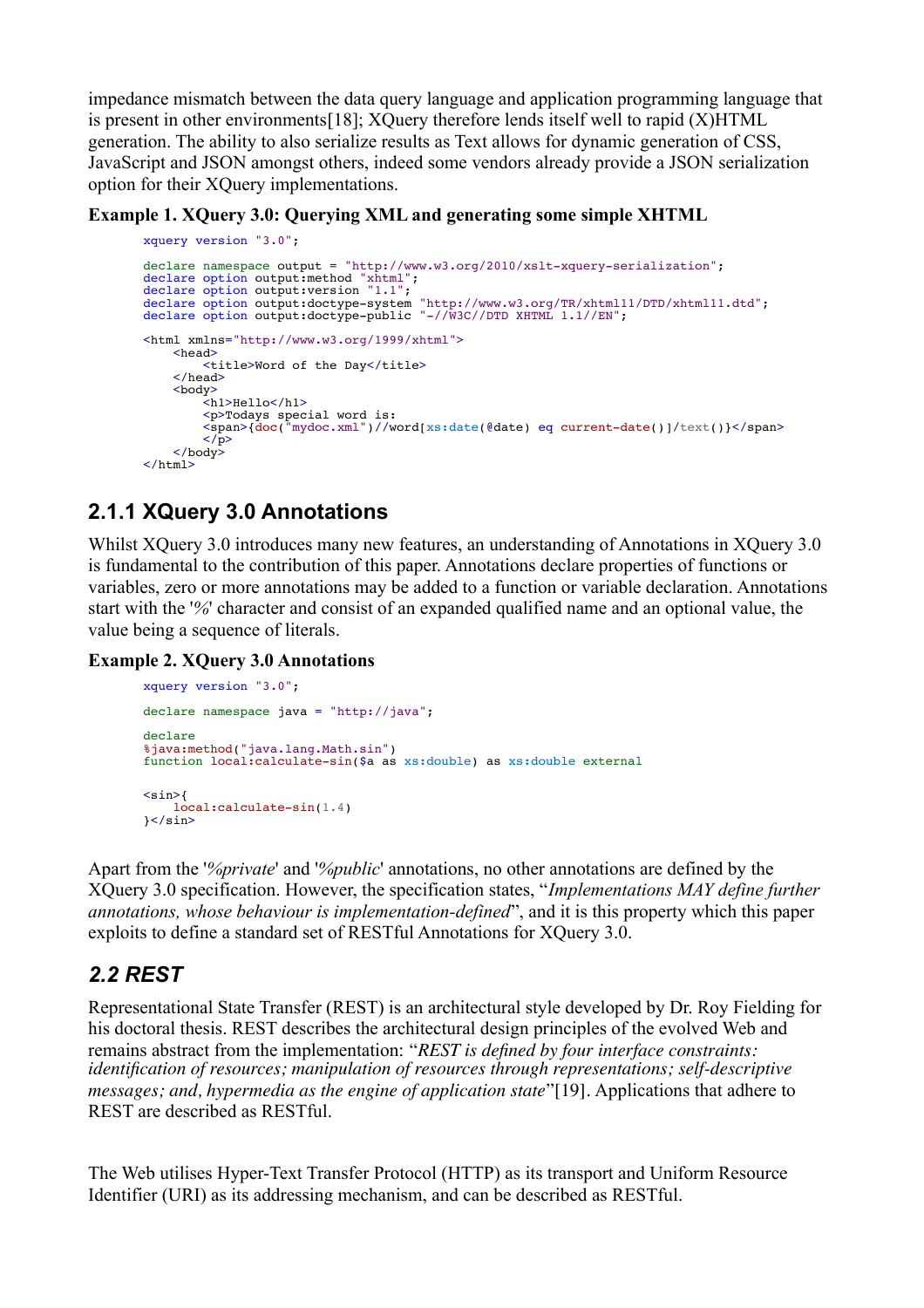However, Web Sites built with HTML (and possibly JavaScript) typically only use a subset of the full HTTP capabilities; commonly just HTTP verbs GET and POST, with a blanket HTTP Accept header which allow for the retrieval of resources and transmission of simple form data and encoded files. In contrast, RESTful Web Services implemented over HTTP, may use the full range of HTTP verbs and HTTP content negotiation of resources to retrieve or store representations against rich descriptive URI namespaces. Such RESTful applications benefit over the incumbents (SOAP, RPC, etc.), in that additional vocabularies and technology are not required; they, like the Web, are submittable to the same caching, transformation and intermediate security mechanisms due to the common layered architecture.

Arguably, RESTful HTTP Web Services, through their use of descriptive verbs (e.g. GET, PUT, POST, DELETE, OPTIONS etc.) and transfer of representations, are perhaps more applicable to Document Management Systems, such as XML Databases, than they are to the hypermedia systems like the Web which are largely still read-only.

It is the RESTful HTTP Web Service style of REST that shall be considered from hereon in this paper.

## *2.3 XQuery and REST together*

XQuery processors are often integrated with large systems that maintain many XML documents, such as XML Databases. Considering the following as Resources in REST terminology, XML documents, or representations of, such as the output of an XQuery; RESTful HTTP Web Services have many desirable and symbiotic properties for addressing and describing manipulations of said XML resources, whilst XQuery affords the implementation power to realise such implementation.

# **3. Review of Current Approaches**

Current approaches to invoking XQuery in a RESTful manner using HTTP are examined in this section.

There are many vendors of XQuery processors[21], most of the Document Repository or XML Database vendors with such processors provide HTTP API's to the document store with the facility to invoke XQuery scripts remotely against the document store. The notable exception to this is Servlex, an implementation of EXPath Webapp Module. Rather, it is concerned with mapping URI's to the invocation of any Servlex Servlet (i.e. an XPath function, XSLT named template, XQuery main module, XSLT stylesheet, XProc pipeline or XProc step)[22] without concern for document stores.

Providing a complete review of all current approaches would be too resource intensive and lengthy for this paper; as such, four vendors' products have been chosen for examination. These have been chosen to represent products which may contrast, yet are widely used in the industry, and/or provide justification and inspiration for developing a standard approach based on XQuery 3.0 Annotations.

### *3.1 eXist-db*

eXist-db was chosen because 1) it is arguably the most popular and widely used Open Source Native XML Database, 2) it appears to have been the first such product to offer the facility to invoke XQuery via HTTP and 3) it has a history of transparently mapping XQuery functions directly to HTTP APIs, in the form of its XQuery SOAP Server[23].

eXist-db provides two mechanisms for invoking XQuery in a RESTful manner over HTTP.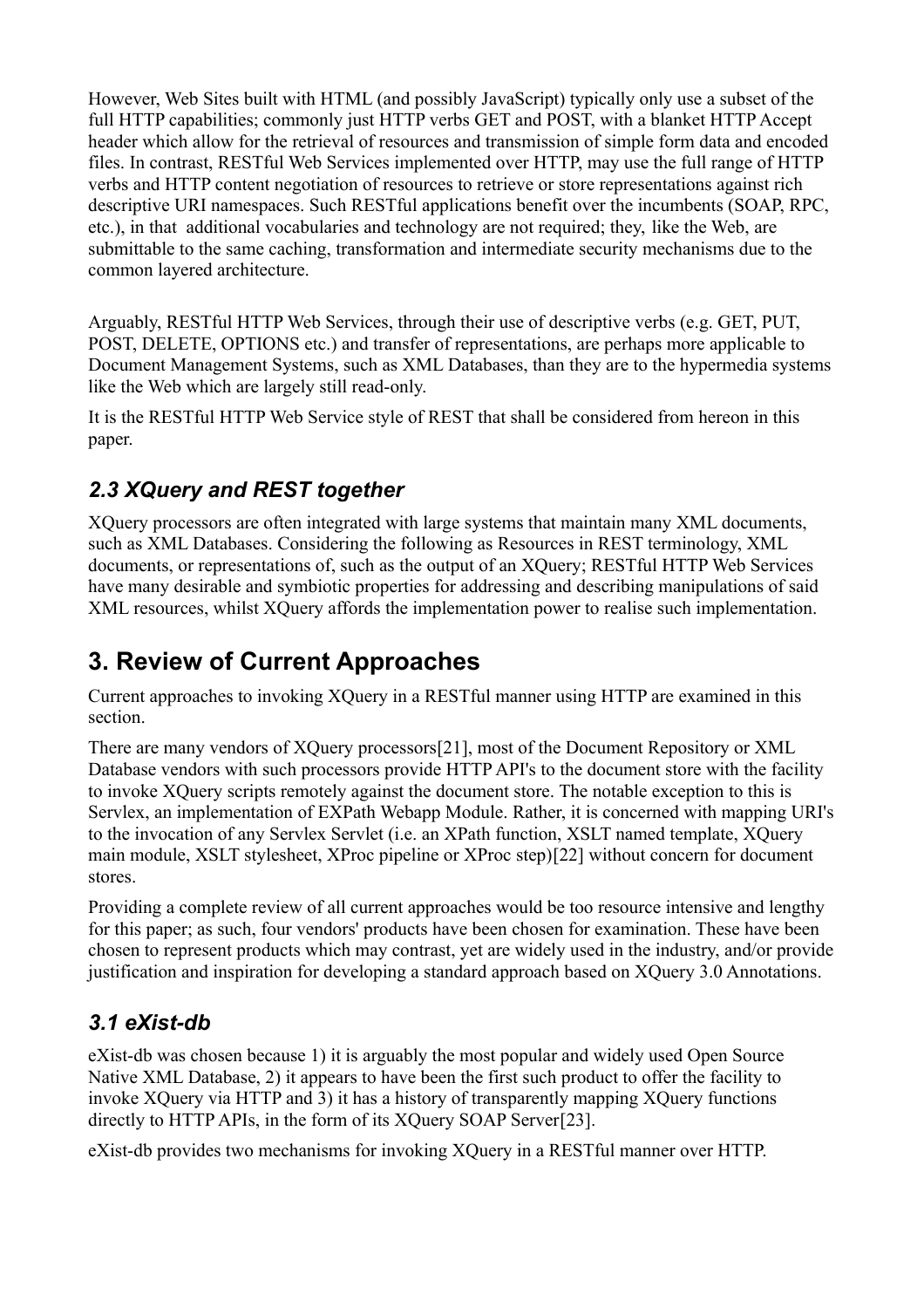## **3.1.1 REST Server**

The first mechanism relies on a REST Server which is embedded into eXist-db. This REST Server allows any resource stored into the database to be addressed by a URI, and the database content to be manipulated by HTTP POST, PUT and DELETE, but it does not support content negotiation.

For example if one wanted to retrieve the XML document on Hamlet from the Classics, Shakespeare collection, a HTTP GET on

http://localhost:8080/exist/rest/db/classics/shakespeare/hamlet.xml may retrieve the desired document.

eXist-db provides three proprietary XQuery function modules for accessing the HTTP context of the REST Server, namely, Request Module, Response Module and Session Module. XQuery invocation by REST Server is possible by:

- 1. Sending an XQuery to the REST Server for execution against a database collection or document URI context.
	- a) For HTTP GET a parameter may be appended to the URL query-string which contains an XQuery to execute. For example to retrieve speeches given in Hamlet - [http://localhost:8080/exist/rest/db/classics/shakespeare/hamlet.xml?](http://localhost:8080/exist/rest/db/classics/shakespeare/hamlet.xml?_query=//speech) [\\_query=//speech](http://localhost:8080/exist/rest/db/classics/shakespeare/hamlet.xml?_query=//speech) or for example, to retrieve speeches given in any Shakespeare script - [http://localhost:8080/exist/rest/db/classics/shakespeare/?\\_query=//speech](http://localhost:8080/exist/rest/db/classics/shakespeare/?_query=//speech)
	- b) For more complex XOuerys, the XOuery may be wrapped in a CDATA section of a simple XML document and sent to the server URI by HTTP POST.
- 2. An XQuery main module, and supporting modules may be pre-stored into the database. This approach is akin to stored procedures in a relational database, however the REST server makes the main module invokable by URI. For example performing a HTTP GET or POST against [http://localhost:8080/exist/rest/db/some](http://localhost:8080/exist/rest/db/some-script.xqy)[script.xqy](http://localhost:8080/exist/rest/db/some-script.xqy) would invoke the some-script.xqy XQuery main module.

The REST Server is a powerful mechanism that has been used to build entire and complex enterprise web applications in pure XQuery, however URI's serviced by the REST Server implicitly mirror the database collection hierarchy in eXist-db which is not always desirable. Hyperlinking to child resources and collections are implicit in the response (when requesting a database or collection), thus supporting the REST promise of hypermedia for application state. However, when requesting resources themselves, there is no mechanism for hyperlinking to related resources, a disadvantage when compared to xDB's XML REST Framework in §3.3.3. In addition parameters can only be passed to XQuery modules via HTTP through URL query-string parameters or POST'ed form fields, which leads to complex URLs. This makes building applications with simple, logical and descriptive URI schemes a challenge.

## **3.1.2 XQuery URL Rewriting**

XQuery URL Rewriting filters all HTTP requests to eXist-db. If a HTTP request URI matches a prefix defined in a configuration file, then that URI is mapped to a collection in the database. Typically that collection may then contain a Controller written as an XQuery main module and named '*controller.xql*'. If a Controller is found, then processing of the HTTP request is handed to the XQuery, and the XQuery has absolute access to the HTTP request and response and may take any action it wishes, returning any desirable HTTP response and status code, or handing the request off to another XQuery or Servlet.

#### **Example 3. eXist-db, URL Rewriting Configuration snippet**

```
<forward pattern="/webdav/" servlet="milton"/>
<forward pattern="/atom/" servlet="AtomServlet"/>
<root pattern="/solutions" path="xmldb:exist:///db/apps/local/solutions/"/>
<root server-name="www.example.com" pattern="/*" path="xmldb:exist:///db/com/example/www/"/>
```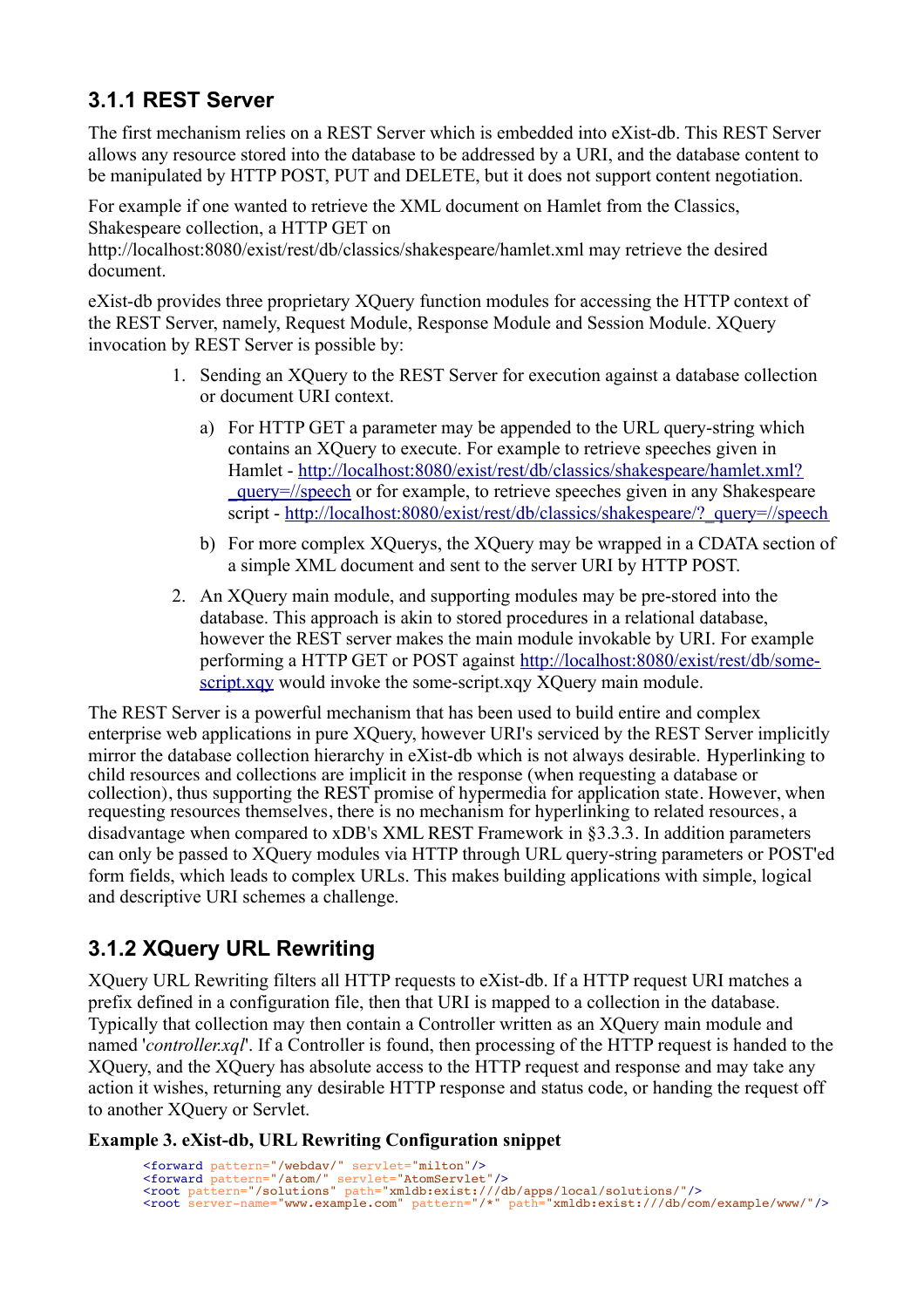```
Example 4. eXist-db, URL Rewriting Controller snippet (controller.xql)
```

```
(: homepage :)
if($exist:path eq "/" or $exist:path eq "/home.xml") then
 template:process-template($rel-path, $exist:path, $DEFAULT-TEMPLATE, ($menus,
fn:doc(fn:concat($rel-path, "/home.xml"))))
(: login page :)
else if($exist:path eq "/login") then
 if(security:login(request:get-parameter("username", "unknown"), request:get-
parameter("password", "unknown")))then
 local:redirect("entry/browse")
    else
        local:redirect("./?login=failed")
(: user sign-up page :)
else if($exist:path eq "/register") then
if(request:get-method() eq "GET")then
 template:process-template($rel-path, $exist:path, $DEFAULT-TEMPLATE, ($menus,
fn:doc(fn:concat($rel-path, "/registration.xml"))))
    else if(request:get-method() eq "POST")then
        let $request-data := request:get-data()/user return
           if(security:register-user($request-data))then
                local:redirect("entry/browse")
            else
\overline{\phantom{a}} (: could not register the user - xform will show error :)
                 response:set-status-code(400),
                <message>Unable to register the user '{$request-data/username}'</message>
 ) 
     else
         local:ignore()
else
     local:ignore()
```
XQuery URL Rewriting is much more flexible than the REST Server as it decouples the logical application URI space from the logical database URI space, it also allows you complete control over the lifecycle of HTTP Requests made to the database. However, with this flexibility comes complexity. For real-world enterprise applications the Controller can end up becoming several thousand lines of XQuery code, which is really just encoding if/else statements to match URI patterns and/or HTTP actions. The order of statements in the Controller becomes a concern, and this non-declarative approach becomes very hard to maintain and debug as the code size grows.

## *3.2 MarkLogic*

MarkLogic was chosen because 1) it is almost certainly the most successful commercial Native XML Database Server, 2) whilst a newer creation than eXist-db, it ultimately provides similar REST capabilities but through a different approach, and in addition has layered some new frameworks atop these, 3) MarkLogic caters for the enterprise market whereas Open Source projects like eXist-db are better known in smaller, educational or public institutions.

MarkLogic provides three mechanisms for invoking XQuery in a RESTful manner over HTTP.

## **3.2.1 HTTP App Server**

MarkLogic's HTTP App Server varies somewhat from that of eXist-db's REST Server. MarkLogic differentiates between a Modules database and a Content database.

Resources stored into the Content database (i.e. XML documents) are not directly accessible by URI from the HTTP App Server. They may only be accessed via an XQuery Module. Resources stored into the Modules database (i.e. XQuery Modules, or Binary files such as JPEG, CSS etc) are all accessible by URI. An advantage over eXist-db is that resources stored into the database may be assigned an arbitrary logical URI, rather than the URI being representative of a logical collection or folder hierarchy.

XQuery invocation by HTTP App Server is possible by pre-storing XQuery modules into MarkLogic's Modules database. Like eXist-db, this is akin to stored procedures in a relational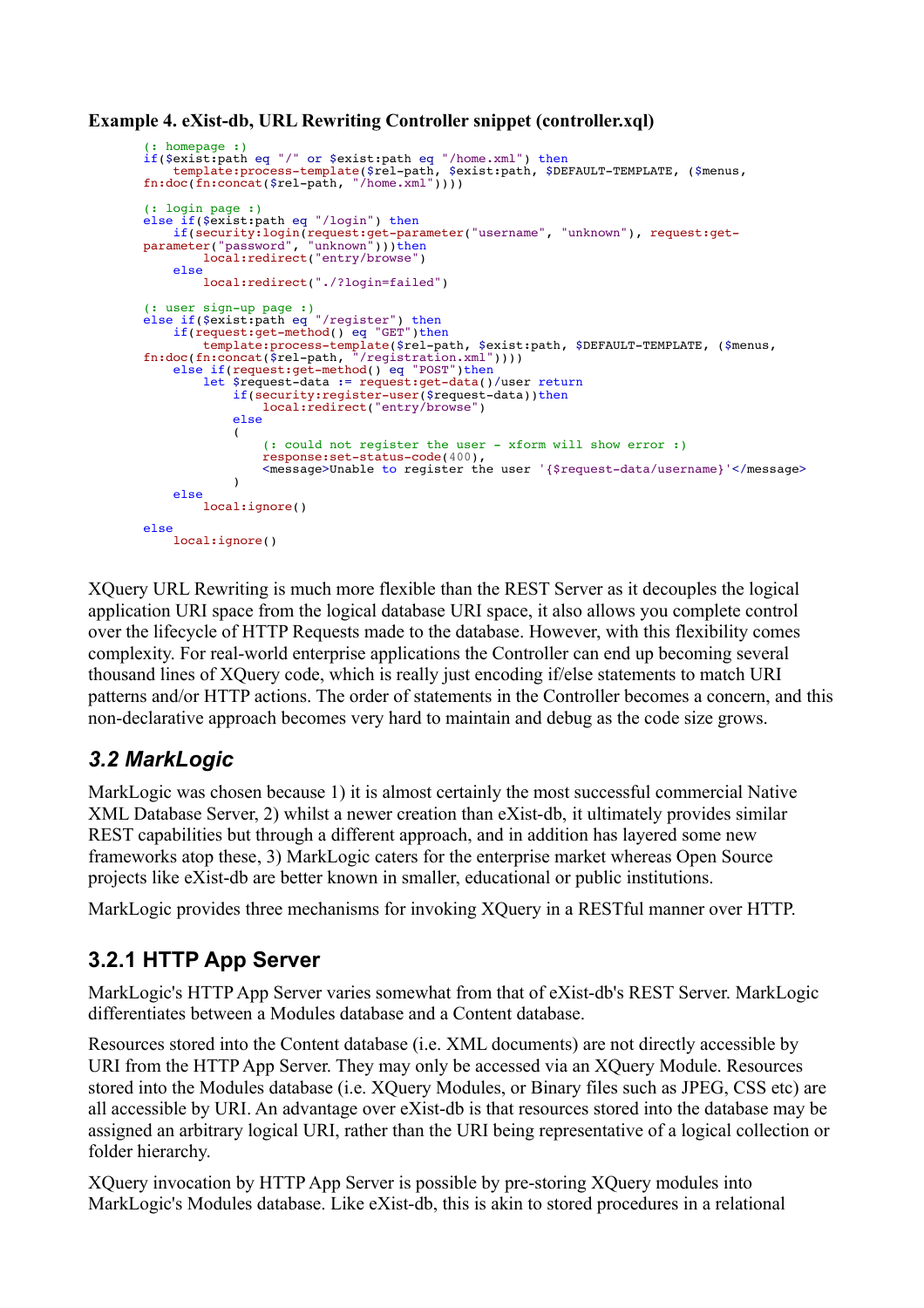database. Likewise, the HTTP App Server makes the main module invokable by URI. For example, performing a HTTP GET or POST against <http://localhost:8060/some-script.xqy>would invoke the some-script.xqy XQuery main module.

Unlike in eXist-db's REST Server, in MarkLogic's HTTP App Server, resources in the Modules or Content databases cannot be manipulated by HTTP POST, PUT or DELETE. Similarly there is no support for content negotiation by default. Like eXist-db, passing parameters to XQuery modules via HTTP must be achieved through URL query-string parameters or POST'ed form fields. Similarly, MarkLogic also provides a proprietary XQuery function module for accessing the context of the HTTP interaction, namely the functions, xdmp:get-request-\*, xdmp:set-response-\*, xdmp:get-session-\* and xdmp:set-session-\*.

When comparing the HTTP App Server against eXist-db's REST Server, as the default out-of-thebox experience, it is less RESTful in its approach, as it does not support URI addressing of document resources or manipulation by HTTP methods. However, it does not purport to being an advanced REST server, and more complex RESTful requirements may be addressed by additional mechanisms discussed below.

## **3.2.2 URL Rewriting**

URL Rewriting may be setup independently for each HTTP App Server. When enabled, all HTTP requests to a specific HTTP App Server are filtered by executing the configured XQuery main module for each HTTP Request that is received. This XQuery module is typically called *'url\_rewrite.xqy'* and is responsible for rewriting URL's. The approach is much simpler than that of eXist-db described in §3.1.2, and the purpose of the script is to solely return a single String value which is the rewritten URI path.

#### **Example 5. MarkLogic, URL Rewriting snippet (url\_rewrite.xqy)**

```
let $url := xdmp:get-request-url() return
 (: homepage :)
 if(fn:matches($url, "^/$") or fn:matches($url, "^/home.xml$")) then
        "/home.xqy"
 (: login page :)
 else if(fn:matches($url, "^/login$")) then
 "/login.xqy"
    (: user sign-up page :)
    else if(fn:matches($url, "^/register$")) then
       if(xdmp:get-request-method() eq "GET") then "/registration-form.xqy"
else if(xdmp:get-request-method() eq "POST")then
 "/sign-up.xqy"
        else
            "/nowehere.html"
 else
 "/nowehere.html"
```
URL Rewriting adds greater flexibility to MarkLogic's HTTP App Server by decoupling the logical URI space from the actual modules database URI space. It is much simpler than the approach taken by eXist-db, with the disadvantage in functionality leading to the advantage of there being less nondeclarative XQuery URL Rewriting code to maintain. However, it results in the same problem, which is that large applications will call for unwieldy and complex rewriting rules, creating a spaghetti of if/else statements, which will ultimately obscure the very URI's that are of such importance.

## **3.2.3 XQuery Libraries**

A number of additional XQuery libraries such as the MarkLogic REST Library or Corona[24] are available for MarkLogic App Server. Each of these libraries may be installed as a URL Rewriter for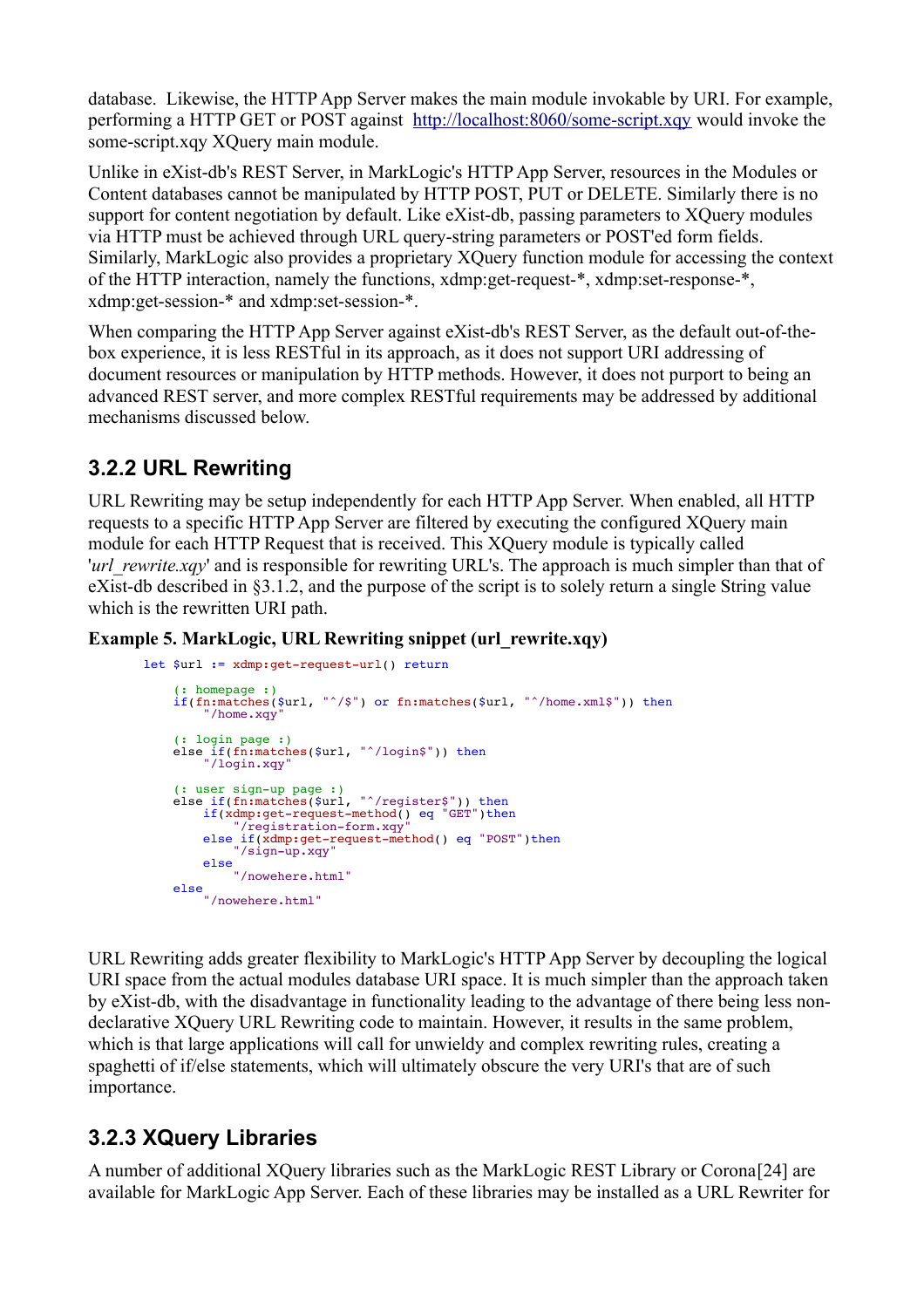a particular HTTP App Server, and in addition provide an XQuery module whose functions may be invoked from your own XQuery code to simplify handling of incoming HTTP REST requests.

These libraries substantially improve upon the standard URL Rewriting, by allowing you to have declarative XML files that define the URL mappings, and can make working with RESTful requests much simpler. However, they still have the disadvantages of, requiring additional XQuery glue code, and moving the declarative URL mappings away from the end-points of execution, which could lead to difficulty when identifying which URI rules apply to which code sites.

#### **Example 6. MarkLogic, REST Library, declarative XML URL rewriting snippet**

```
<options>
<request uri="^/(.+)/act(\d+)$" endpoint="/endpoint.xqy">
 <uri-param name="play">$1.xml</uri-param>
 <uri-param name="act" as="integer">$2</uri-param>
    \langle request> <request uri="^/(.+)/?$" endpoint="/endpoint.xqy">
         <uri-param name="play">$1.xml</uri-param>
    \langlerequest>
\leq / options>
```
### *3.3 EMC xDB*

EMC xDB was chosen because 1) it has a different technical heritage, as it was originally designed as a product to be embedded within Java Applications, 2) it purports to be the most widely used XML Native Database (due to its embedded nature), 3) whilst it can operate as a standalone server, it is typical to have to construct your own REST API layer.

xDB provides a single mechanism for invoking XQuery in a RESTful manner over HTTP. In addition, there are also two proscribed self-build mechanisms from EMC publications which will also be briefly reviewed.

### **3.3.1 xDB REST API**

With the release of version 10.1 of xDB, a Web Client was provided for the standalone server, which allows administration and management of the database from a Web Browser. This Web Client is underpinned by the xDB REST API[25]. Whilst the xDB REST API is mentioned briefly in the documentation, and there is limited documentation accompanying an xDB installation, it is understood that this API is not intended for production consumption. However, there are some aspects of the xDB REST API which make it interesting to consider here.

This xDB REST API is most similar to eXist-db's REST Server in that it allows any resource stored into the database to be addressed by a URI, and the database content to be manipulated by HTTP PUT and DELETE. An advantage of the xDB REST API when compared to the others, is that it does support some content negotiation (i.e. XML or JSON) for retrieving lists of what is present in the database, and also metadata about the resources themselves. For example if one wanted to retrieve the XML document on Hamlet from the Classics database, a HTTP GET on http://localhost:1280/federation/classics/shakespeare/hamlet.xml may retrieve the desired document. However, for our focus on XQuery, a major disadvantage is that there are no XQuery function modules for accessing the HTTP context in xDB. It is also impossible to invoke the execution of XQuery main modules stored into the database, as calling these modules by URI simply results in their textual code content. XOuery invocation by xDB REST API is possible by:

- 1. Sending an XQuery to the REST API for execution against a database, library (a.k.a. collection) or document URI context.
	- a) For HTTP GET a parameter may be appended to the URL query-string which contains an XQuery to execute. For example to retrieve speeches given in Hamlet –

[http://localhost:1280/federation/classics/shakespeare/hamlet.xml/\\_xquery?](http://localhost:1280/federation/classics/shakespeare/hamlet.xml?_xquery=//speech) [query=//speech](http://localhost:1280/federation/classics/shakespeare/hamlet.xml?_xquery=//speech) or for example, to retrieve speeches given in any Shakespeare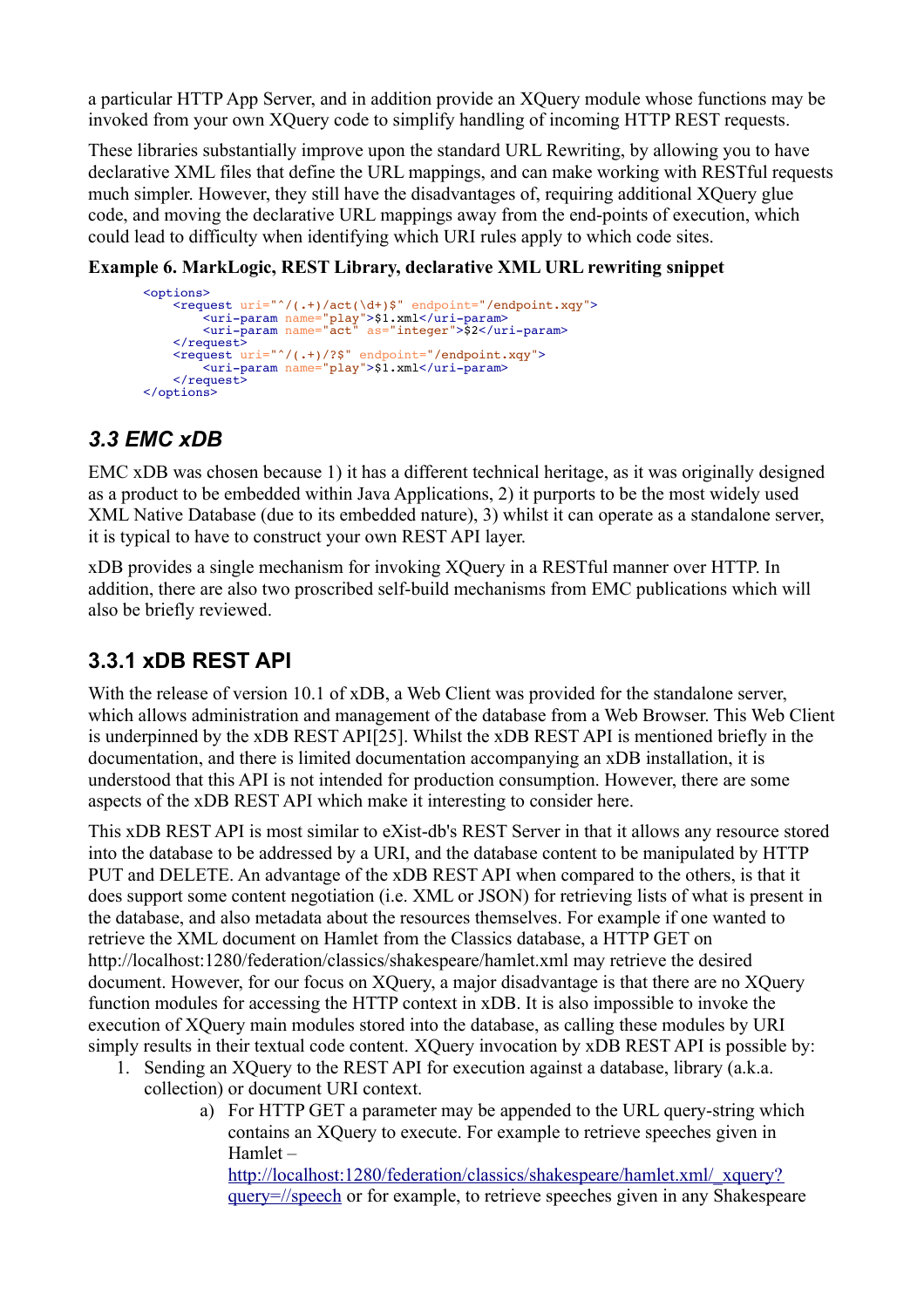script – [http://localhost:1280/federation/classics/shakespeare/\\_xquery?](http://localhost:8080/exist/rest/db/classics/shakespeare/?_query=//speech) [query=//speech](http://localhost:8080/exist/rest/db/classics/shakespeare/?_query=//speech)

b) For more complex XQuerys, the XQuery may be wrapped in a CDATA section of a simple XML document and sent to the server URI by HTTP POST.

The REST API is a capable mechanism and, whilst not supporting the execution of pre-stored XQuery main modules, it does have in its favour support for content negotiation, and hyperlinking to child resources and libraries are implicit in the response (when requesting a database or library), thus supporting the REST promise of hypermedia for application state. However, when requesting resources themselves, there is no mechanism for hyperlinking to related resources, a disadvantage when compared to EMC's xDB XML REST Framework described in §3.3.3. URI's serviced by the REST API, implicitly mirror the database hierarchy in xDB, which is not always desirable. In addition parameters can only be passed to the XQuery module via XQuery external variables, which may be bound in the XML document, when using the HTTP POST approach. This coupled with the lack of XQuery functions for accessing the HTTP context, makes building applications in pure XQuery impossible, and building applications with simple, logical and descriptive URI schemes a difficult challenge.

### **3.3.2 Implementing a RESTful API (JAX-RS)**

Published by EMC is an approach designed by Martin Probst[10] which couples together xDB standalone server with JAX-RS (Java API for RESTful Web Services) for the purposes of database management and XQuery execution. The article describes implementing an example REST API for use with xDB, and allows anyone to build upon this. In fact the API described in the article is almost certainly the exact API discussed in §3.3.1. However, it is not the similarity that we are interested in, but rather the idea that JAX-RS, which is a REST API framework, is itself used to produce a domain specific REST API with relevance for XQuery. The ability to use JAX-RS in this way is conceptually no different to using the URL Rewriting support in eXist-db or MarkLogic for writing a domain specific REST API.

The reason for looking at JAX-RS here is that, like URL rewriting in eXist-db and MarkLogic, or WebApp Descriptors in Servlex, JAX-RS provides a declarative mechanism for defining the URL rewriting/mapping rules. However, JAX-RS has a major advantage over the other approaches, which enables the declarative URL rewriting rules to live alongside the code sites of execution. This is achieved through annotations. These annotations should allow easy determination of code and URI relationships due to their proximity to the executable code sites, whilst the declarative nature should make reasoning about the mappings simple.

#### **Example 7. xDB, JAX-RS API Snippet**

```
@GET
@Path("quarev")public Response doXQuery(@QueryParam("xquery") String query, @Context HttpServletRequest context) {
   //get the xquery sent to us
  if (query == null)
    throw new WebApplicationException(Response.status(Status.BAD_REQUEST).entity(
       "xquery parameter is required").build());
   //execute the query
  String results = executeXQuery(query, context.getParameterMap());
   //return the results in the http response
  String contentType = xquery.getOptions() get(new OName(XHIVENS, "content-type")); return Response.ok(results, contentType).build();
}
```
The JAX-RS Java annotations *@GET* and *@Path("\_query")* imply that, should the HTTP application server encounter a HTTP GET for the path '*query*', then the code in the function '*doXQuery(...)*' should be executed. In JAX-RS paths are always defined relative to the server's HTTP URI context. The *@QueryParam("xquery")* annotation injects the value of the HTTP URL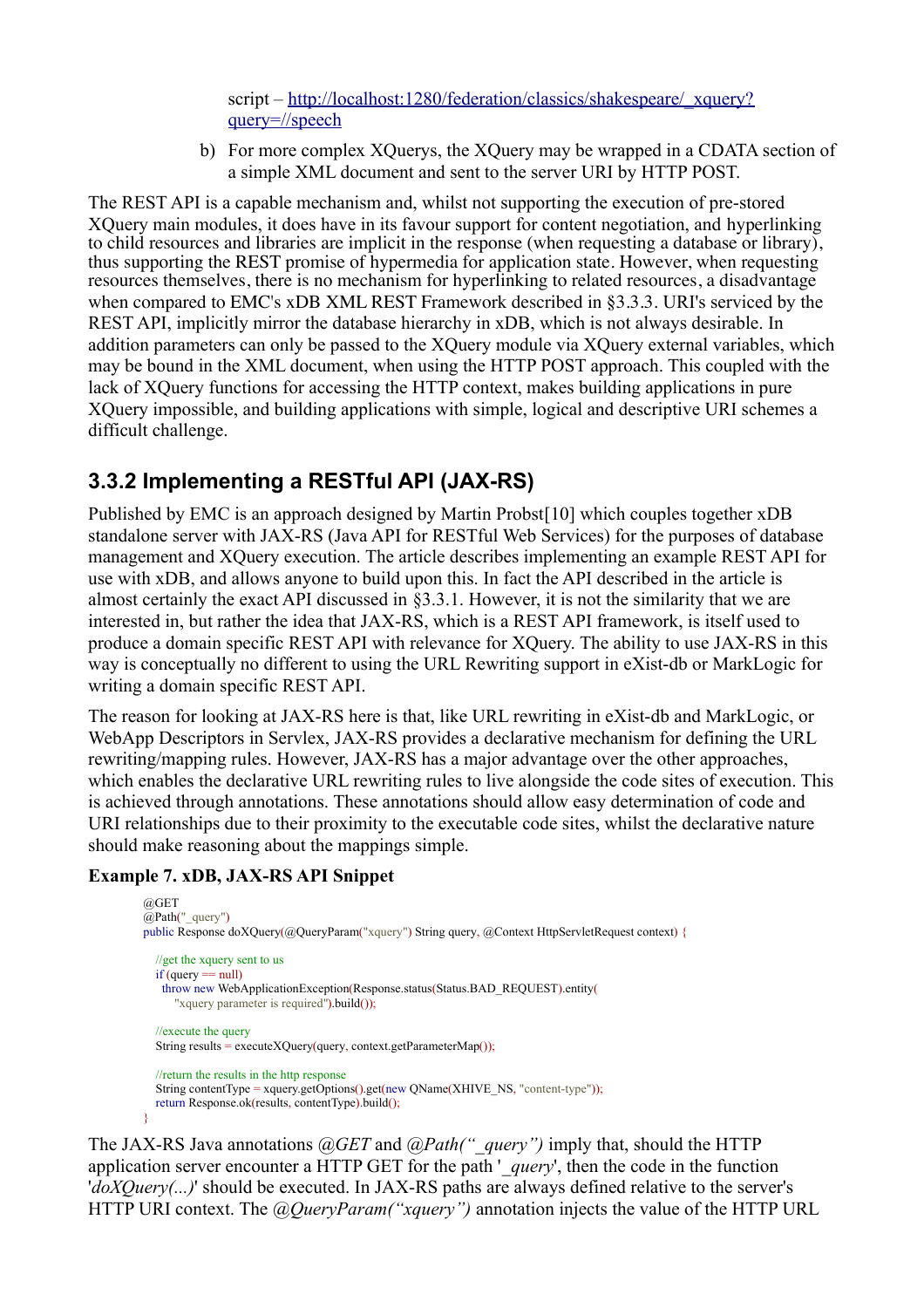query-string parameter named '*xquery*' into the String function parameter called '*query*'.

## **3.3.3 XML REST Framework**

The XML REST Framework[20], an approach advocated by Cornelia Davis at EMC, advances the JAX-RS approach described in §3.3.2, to produce a framework for building domain specific REST API's for xDB. Resultant APIs do not permit the direct execution of XQuery by HTTP, rather the framework indirectly executes developer defined XQuery code for each REST API function invoked. Each REST endpoint is coded as a POJO (Plain Old Java Object) in Java with JAX-RS annotations, and it is this which mediates the execution of the XQuery and the marshalling and demarshalling of the XQuery external variables and output over HTTP for the client.

Arguably, the most interesting aspect of this framework and its approach is that it recognises that whilst REST APIs are good at delivering representations or resources, they often lack hyperlinking in the returned resource content to enable further resource URI's to be autonomously determined.

The initial technical implementation detail of the XML REST Framework[26], describes the situation thusly, *"(as is sadly common in many RESTful services today) the consumer has no choice but to leverage the knowledge of these URI templates".* In further implementation[27], the XML REST Framework is extended to allow XSLT to be applied to content before it is returned as the result of a REST response to a request; XSLT can be used to modify XML content responses and insert hyperlinks to other related resource representations. Whilst XSLT is used in this instance, this could easily be substituted for XQuery. The XML REST Framework has since been advanced, so that the REST end-points in Java now call an XProc pipeline rather than the XQuery directly. The advantage of this is that multiple processes can be placed inside the XProc pipeline, including XQuery. The disadvantage is the XQuery is moved further away from the HTTP context and this could make understanding the code used to fulfil the request for a specific URI more convoluted. The XML REST Framework for xDB stands alone from all other reviewed vendor approaches to REST in that it attempts to address the hyper-linking tenant of the REST architecture. The approach to embedding hyperlinks with XSLT is however only applicable when hypermedia instances such as XML or XHTML are used for application state.

### *3.4 Servlex*

Servlex was chosen because 1) it is an implementation of a public common standard (the EXPath Webapp Module) for wiring HTTP Requests to XML processors, 2) unlike others, it does not require a Document Repository or XML Database, and 3) it provides a purely declarative approach to URI mapping, instead placing constraints on the interface with the underlying XML processing code. Servlex is the reference implementation of the EXPath Webapp Module.

Servlex provides a single mechanism for wiring HTTP Requests to XML processors, this mechanism is the declarative vocabulary of the Webapp descriptor, an XML file named '*expathweb.xml'*. This descriptor must be placed inside a larger EXPath Package<sup>[28]</sup>. Whilst Servlex supports mapping URI's to XPath, XQuery, XSLT and XProc code, inline with the focus of this paper, we will only consider herein Servlex's ability to interoperate with XQuery.

**Example 8. Servlex, Webapp Descriptor snippet (expath-web.xml)**

```
<webapp xmlns="http://expath.org/ns/webapp/descriptor"
   xmlns:app="http://example.org/ns/my-website
    name="http://example.org/my-website"
 abbrev="myweb"
 version="1.3.0">
   <title>My example website</title>
    <resource pattern="/style/.+\.css" media-type="text/css"/>
    <resource pattern="/images/.+\.png" media-type="image/png"/>
    <servlet>
 <xquery function="app:product-page"/>
 <url pattern="/product/(.+)">
 <match group="1" name="id"/>
```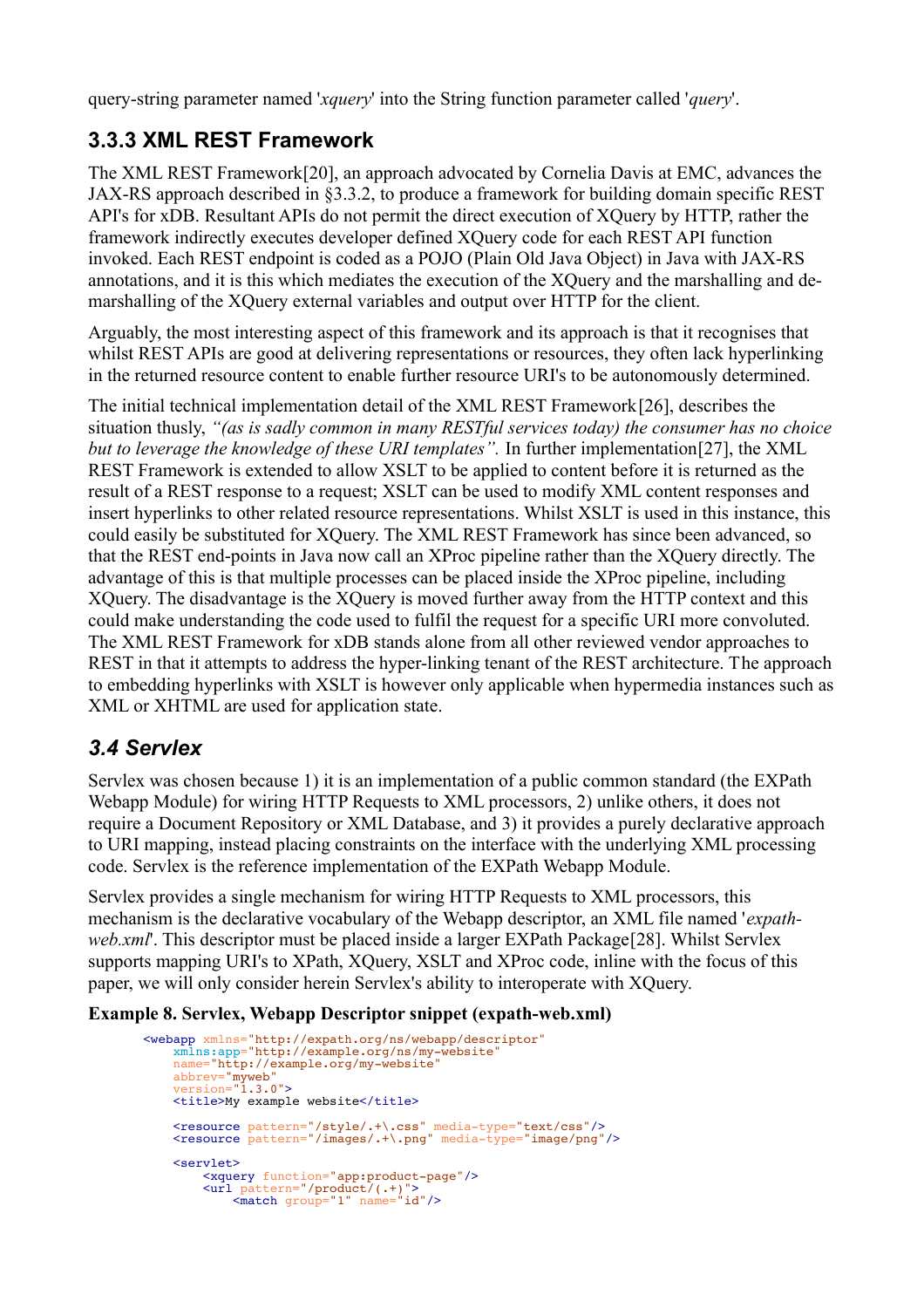

The example descriptor would map the URL starting with '*/product/*' to the function '*app:productpage*' in the XQuery module of the namespace '*http://example.org/ns/my-website*', which would need to be pre-defined in the EXPath Package descriptor '*expath-pkg.xml*'. Servlex places constraints on its interface with the XQuery processor[29], so an example module showing a possible function is illustrated below.

```
Example 9. Servlex, XQuery Module (products.xqy)
       module namespace app = "http://example.org/ns/my-website";
       declare namespace web="http://expath.org/ns/webapp";
       declare function app:product-page($request as element(web:request), $bodies as item()*) as
       item() * {
           \left( <web:response status="200" message="Ok"/>
        , where \mathcal{L} <debug>Chosen Product ID was:
                    <id>{/web:path/web:match[@name eq 'id']/text()}</id>
                 </debug> 
            )
       };
```
The declarative nature of the URL mapping in Servlex is an advantage over the eXist-db and MarkLogic mechanisms, as it allows the URIs to remain outside of the code and easily visible and maintainable; however, it is a disadvantage when compared with the JAX-RS approach recommended for use with xDB in §3.3.2, as the declarative URI patterns are moved away from the code execution sites. Another disadvantage of the Servlex approach is that it enforces an interface which must be present in XQuery function signatures which are URI mapped by Servlex. This can lead to the creation of adapter functions and glue code to act as a facade for Servlex to interface with the desired XQuery module functions to be invoked. Apart from URI mapping, for identification of resources, Servlex leaves all other REST requirements to the implementer of the XQuery processing code, which allows great flexibility at the expense of the time required for implementation of a Servlex Servlet.

### *3.5 Summary*

Whilst all of the reviewed vendors' products differ in their approaches and enabling facilities for developers to build RESTful applications in XQuery, each offers at least one mechanism for XQuery to be executed by HTTP.

| Table 1. Summary of compliance with RESTful interface constraints |                                       |                                                                             |                                                |                                               |  |  |  |
|-------------------------------------------------------------------|---------------------------------------|-----------------------------------------------------------------------------|------------------------------------------------|-----------------------------------------------|--|--|--|
|                                                                   | <b>Identification</b><br>of Resources | Manipulation,<br><b>Representations</b>                                     | Self-<br><b>Descriptive</b><br><b>Messages</b> | Hyper-media for<br><b>Application State</b>   |  |  |  |
| <b>REST Server</b><br>§3.1.1                                      | Direct                                | GET/POST/PUT/DELETE<br>XQuery representations                               | Yes                                            | <b>Browsing</b><br>XQuery developer<br>option |  |  |  |
| <b>XQuery URL</b><br>Rewriting<br>83.1.2                          | Direct and<br>Indirect                | GET/POST/PUT/DELETE<br>XQuery representations<br>Content negotiation        | <b>Yes</b>                                     | XQuery developer<br>option                    |  |  |  |
| <b>HTTP App Server</b><br>§3.2.1                                  | Indirect - Only<br><b>XQuerys</b>     | <b>GET</b><br>XQuery representations                                        | Yes                                            | XQuery developer<br>option                    |  |  |  |
| <b>URL Rewriting</b><br>83.2.2                                    | Indirect                              | <b>GET</b><br>XQuery representations                                        | Yes                                            | XQuery developer<br>option                    |  |  |  |
| <b>XQuery Libraries</b><br>§3.2.3                                 | Indirect                              | GET/POST/PUT/DELETE<br>XQuery representations<br>Content negotiation        | Yes                                            | XQuery developer<br>option                    |  |  |  |
| <b>xDB REST API</b><br>§3.3.1                                     | Direct                                | GET/POST/PUT/DELETE<br>XQuery representations<br><b>Content Negotiation</b> | Yes                                            | <b>Browsing</b><br>XQuery developer<br>option |  |  |  |
|                                                                   | <b>MarkLogic</b>                      |                                                                             |                                                |                                               |  |  |  |

**Table 1. Summary of compliance with RESTful interface constraints**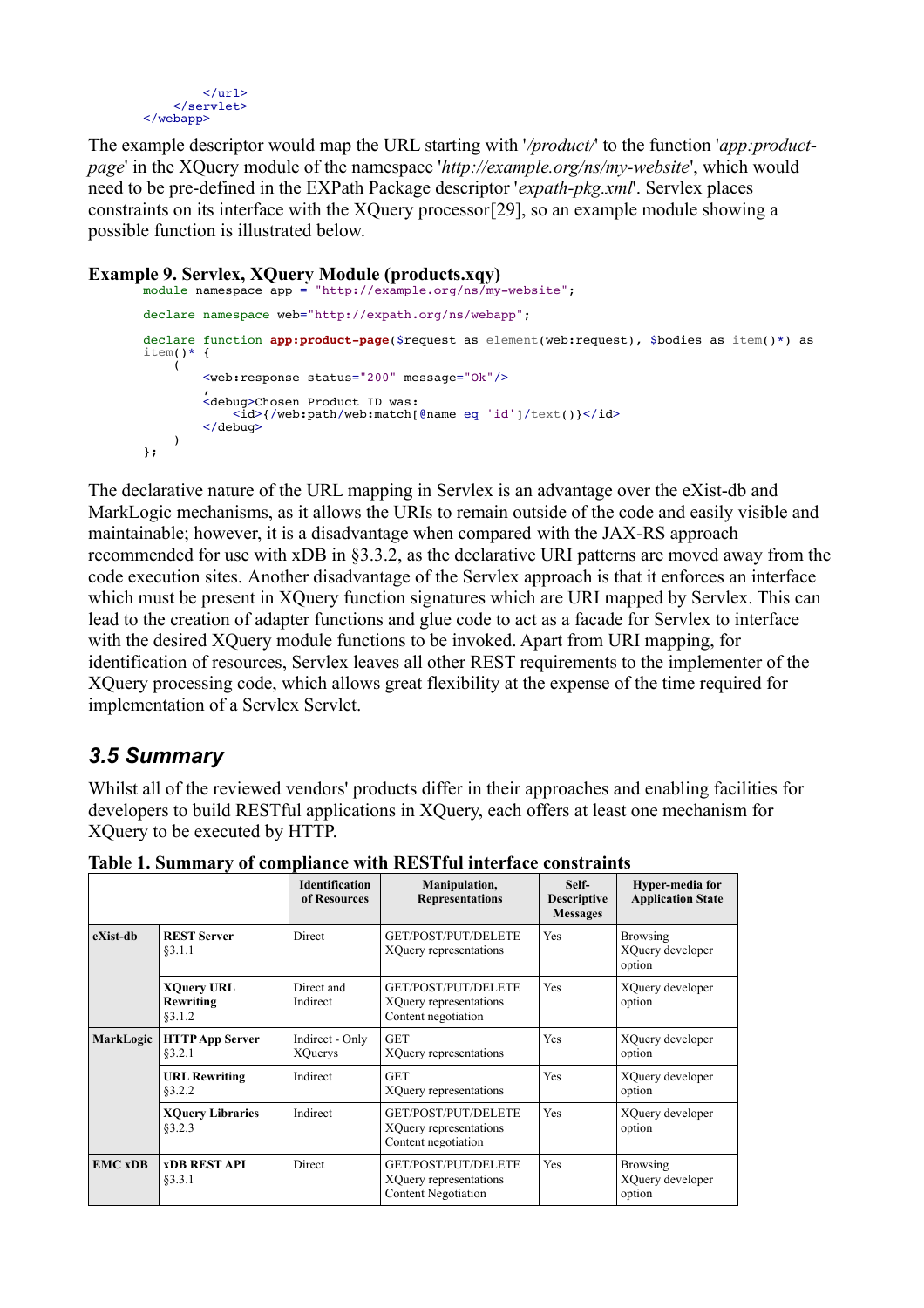|               | <b>JAX-RS</b><br>83.3.2                | Indirect                                          | GET/POST/PUT/DELETE<br>Java programmed<br>representations<br><b>Content Negotiation</b> | Yes | Java developer option                      |
|---------------|----------------------------------------|---------------------------------------------------|-----------------------------------------------------------------------------------------|-----|--------------------------------------------|
|               | <b>XML REST</b><br>Framework<br>83.3.3 | Indirect                                          | GET/POST/PUT/DELETE<br>Indirect XQuery<br>representations<br><b>Content Negotiation</b> | Yes | Yes.<br>Injected hyperlinking<br>via. XSLT |
| <b>EXPath</b> | <b>Servlex</b><br>§3.4                 | Indirect $-$ Only<br>XQuery/XSLT/<br><b>XProc</b> | GET/POST/PUT/DELETE<br>Indirect<br>XQuery/XSLT/XProc<br>representations                 | Yes | XQuery/XSLT/XProc<br>developer option      |

eXist-db's REST Server and EMC's xDB REST API provide the most RESTful out-of-the-box experience without the need to write additional code because they permit manipulation of the database (including XQuery main modules) by the use of HTTP verbs. In addition, when browsing resources hyper-media state with hyper-linking is automatically delivered. These features meet the RESTful architectural requirements of: Identification of Resources, Manipulation of Manifestations, Self-Descriptive Messages and some limited support for Hyper-Media for Application State. eXistdb's REST Server has the slight advantage for building applications, because 1) XQuery can be preloaded into the database through the HTTP verbs PUT or POST and then invoked with HTTP GET, and 2) XQuery function modules are provided to support the HTTP context.

However, if we compare all options reviewed available for building XQuery RESTful Web Applications the conclusion is different. We will dismiss EMC xDB because without also writing Java alongside XQuery, its REST API is too limited. There is no access to the HTTP context from XQuery, and there is no support for URI Rewriting to decouple the application URI space from the physical database layout.

Both the URL Rewriting capabilities of eXist-db and MarkLogic are impressive, however by default they both use an XQuery main module to do the URL rewriting, which as previously discussed can lead to maintainability issues. MarkLogic probably has the advantage that there are several XQuery Libraries that extend their URL rewriting mechanism to both allow URL mappings to be declaratively defined, whilst also simplifying many common HTTP/REST functions required by developers. Servlex, like MarkLogic's XQuery Libraries, provides a declarative approach to URL rewriting, however unlike MarkLogic and eXist-db the mechanisms defined for accessing the HTTP context from the processors is still embryonic and not widely tested. There is a problem with the declarative URL rewriting approach in MarkLogic and Servlex in that the URL rewrite rules are moved away from the code sites, which in complex applications can make the mapping between functions and URI's difficult to maintain. Conceptually this is solved in JAX-RS as used in xDB as the URI's are still declarative yet precede the code site.

Section 4. proposes a set of Annotations for XQuery 3.0 which enable the best features found in the reviewed products above, but that maintain both the advantages of declarative URI Rewriting and keeping URI rules close to the code site.

## **4. Standardised XQuery 3.0 Annotations for REST**

Herein we present a set of XQuery 3.0 Annotations to enable the construction of RESTful Web Services in XQuery. The goals of our approach are -

> 1) Interoperability. It is envisaged that this paper will provide the basis for a public XQuery community standard, which if adopted by vendors, would permit portable XQuery Web Services. To enable this, an implementation agnostic description is provided.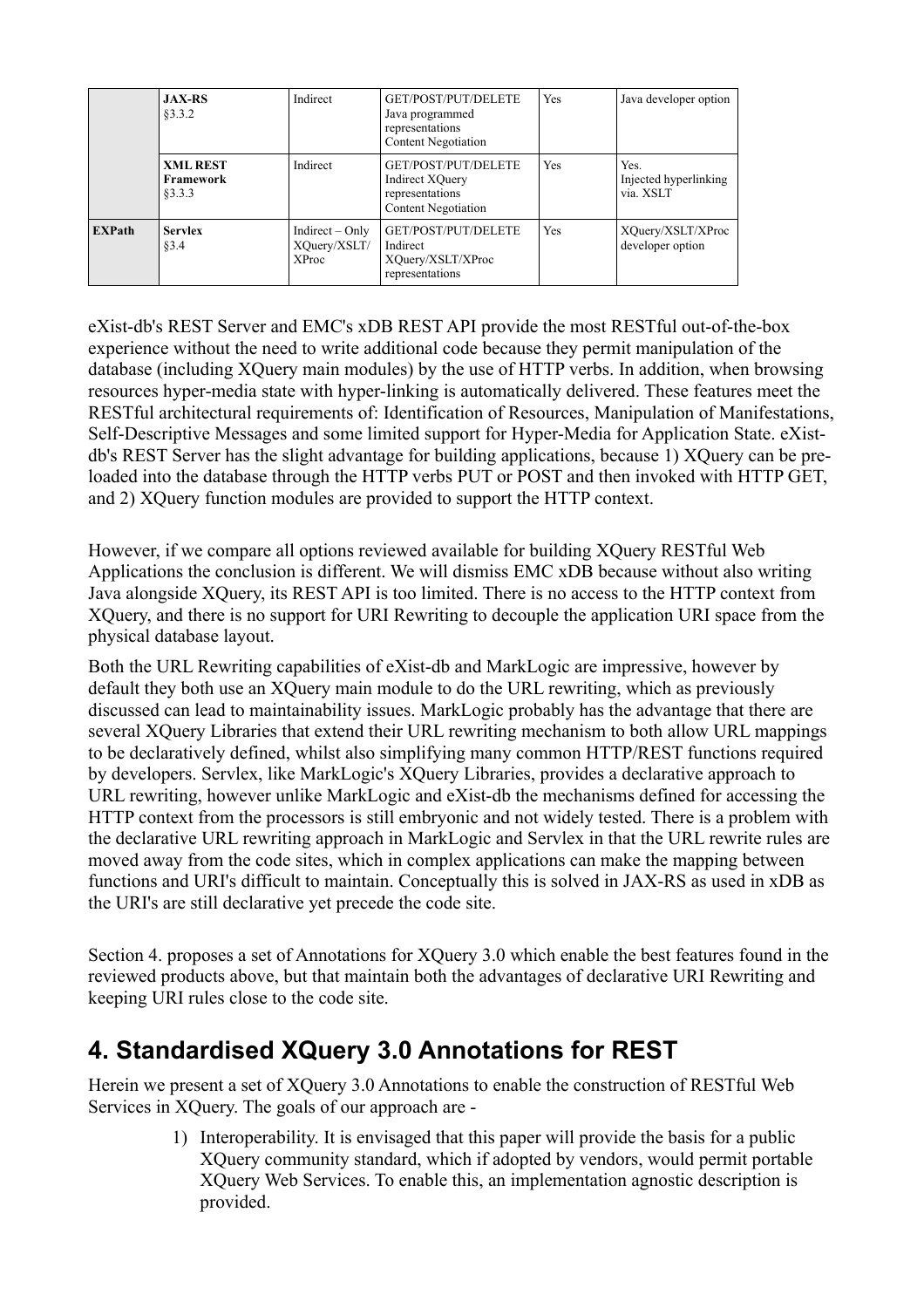- 2) Simplicity for XQuery developers. Developers should not have to maintain external or complex code for wiring RESTful services to XQuery functions.
- 3) Technical improvement. Having reviewed existing approaches in §3, we build upon the best aspects of each vendor's approach.

## *4.1 Approach*

For mapping RESTful requests to executable code, the declarative approach discussed in §3, is felt to be the most advantageous, particularly when the declaration is an annotation on the code site (§3.3.2). Therefore, our approach is heavily influenced by that of JAX-RS[30]. However, we simplify and deviate from JAX-RS due to the language structure differences between Java and XQuery. Where JAX-RS describes Resource Classes and Resources Methods for Java, in XQuery we simply use the term Resource Function; for mapping HTTP calls to XQuery invocation, our unit of granularity is the XQuery function. Through the use of annotations on functions in XQuery, we declaratively mark-up the HTTP capabilities of a function.

To minimise refactoring by developers when adding annotations to existing code, two measures must be respected by implementations:

- 1) Implementations must support annotated functions which have additional function parameters which are not annotation mapped, providing the cardinality type of those un-mapped parameters accepts an empty sequence
- 2) Implementations must not enforce the order of function parameters. Whether mapped by annotations or not is unimportant, as annotations explicitly name the parameters to which they are mapped.

For the purposes of this paper, HTTP Multipart Requests and Responses are considered out of scope. However, some attention has been paid to not preventing support for these in future, and this is briefly discussed in §6.2.

### *4.2 Resource Functions*

A Resource Function is an XQuery function which has been marked up with RESTful web service annotations. These annotations indicate to a processor that when presented with a RESTful web service request, that matches the constraints indicated by the annotations, the function should be invoked and the result returned as the result of the service request.

Whilst the concept of dynamically and transparently mapping web service calls to XOuery function invocation has previously been proved[23], this is the first time XQuery annotations have been used to provide a standardised and developer controllable approach.

## *4.3 Resource Function Constraints*

Constraints restrict the service requests that a Resource Function may process.

## **4.3.1 URI Path and Templates**

A '*Path Annotation*' provides for URI templates and allows the URI of a RESTful web service to be mapped to a Resource Function. A Resource Function must contain a single path annotation. Additional annotations may also be used to constrain the Resource Function.

The path annotation is named '*%rest:path*' and takes a single mandatory literal string, which describes the URI path for this service. The URI path is relative to a base URI defined by the implementation.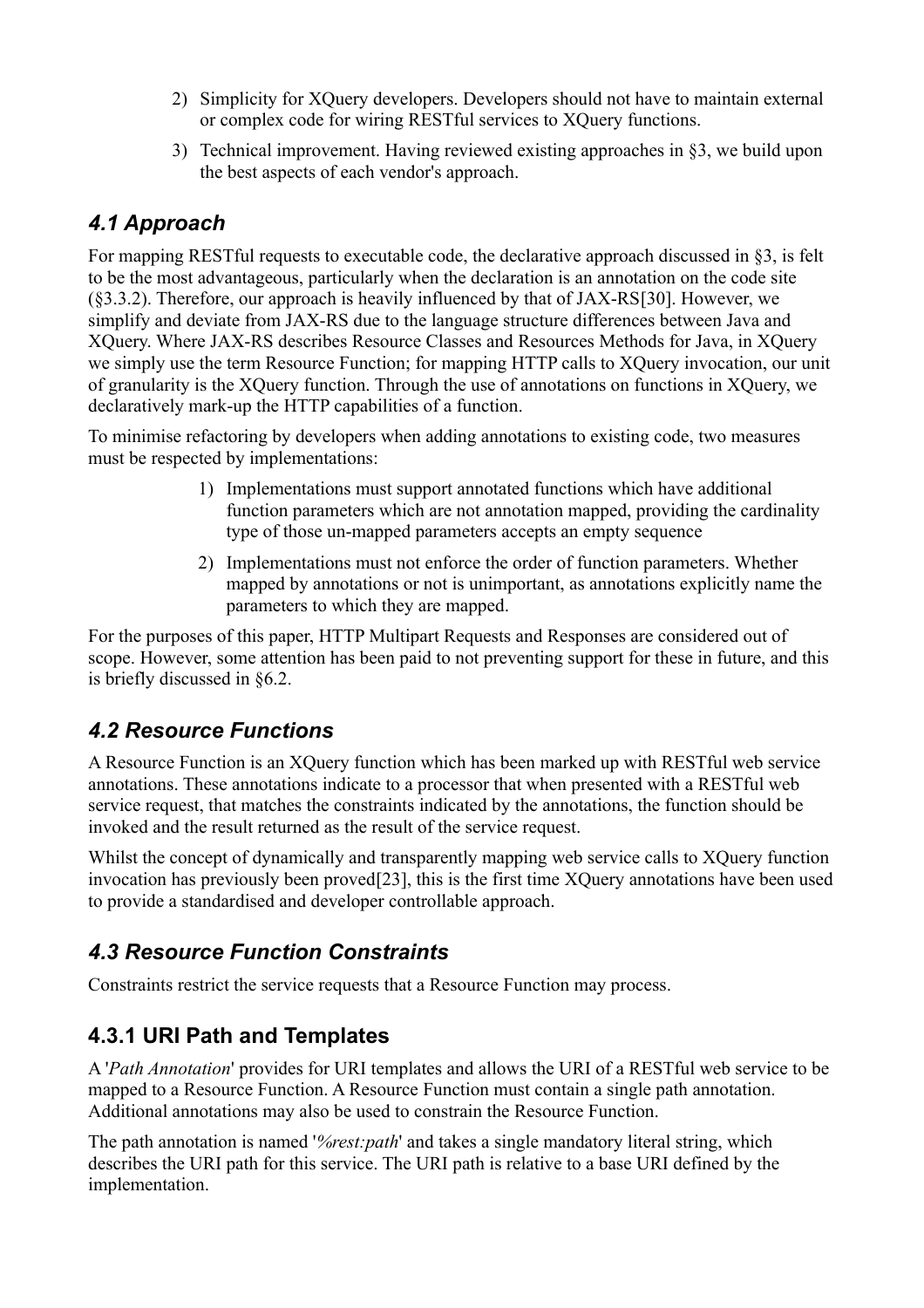The URI path itself may contain zero or more URI templates which denote path segments that map to named function parameters. A URI template, has the syntax '*{\$fn-param-name}',* where '*fnparam-name*', is the name of a parameter to the annotated function, whose value should be taken from the path. Parameters addressed by URI templates, must meet the following constraints:

- 1) Cardinality that allows for an atomic value, otherwise an error should be raised by the implementation.
- 2) Type that inherits from xs:anyAtomicType, otherwise, an error should be raised by the implementation. In addition, conversion from the URI segment string to the required type should be performed at run-time, and an error raised if conversion is impossible.

```
Example 10. XQuery Path Annotation
```

```
declare
     %rest:path("/stock/widget/{$id}")
function local:widget($id as xs:int) {
 (: get the widget :)
 fn:collection("/db/widgets")/widget[@id eq $id]
};
```
For example, a HTTP GET on the following URI, would cause the Widget with the '*id*' of '*1981*' to be retrieved: *http://www.widget-factory.com/stock/widget/{\$id}*.

When many URI paths are defined, conflicts may occur. It is implementation defined how these should be resolved. However, most specific URI paths must always be evaluated before less specific URI paths, to ensure that lesser paths do not unintentionally consume requests.

## **4.3.2 HTTP Methods**

Resource Functions may be constrained to zero or more HTTP methods by means of a method annotation. Unless otherwise constrained by a method annotation, the path annotation of a Resource Function applies to all HTTP methods.

Annotations are defined for all HTTP 1.1 methods except TRACE and CONNECT. All methods may return resources except for HEAD, which must only return a *rest:response* element.

#### **Example 11. XQuery Method Annotation**

```
declare
     %rest:GET
     %rest:POST
 %rest:path("/widget/{$id}")
function local:widget($id as xs:int) {
 (: get the widget :)
 fn:collection("/db/widgets")/widget[@id eq $id]
};
```
Method annotations POST and PUT may take an optional string literal which map the HTTP request body to a named function parameter. The same syntax as that used for URI templates is applied, for example '*%rest:POST("{\$request-body")',* would inject the request body into the function through the function parameter named '*request-body*'. The function parameter for the request body must meet the following constraints:

- 1) Cardinality that allows for one or more of the typed item(s).
- 2) Typing that is compatible with the request body. The type of the request body is determined by the HTTP Content Type header and may be constrained by means of the '*%rest:consumes*' annotation (see §4.3.3). The interpretation of the request body is similar to that of the EXPath HTTP Client[14]:
	- a) If the media-type is a text media-type, the function parameter type will be xs:string.
	- b) If the media-type is an XML media-type, the request body is parsed as XML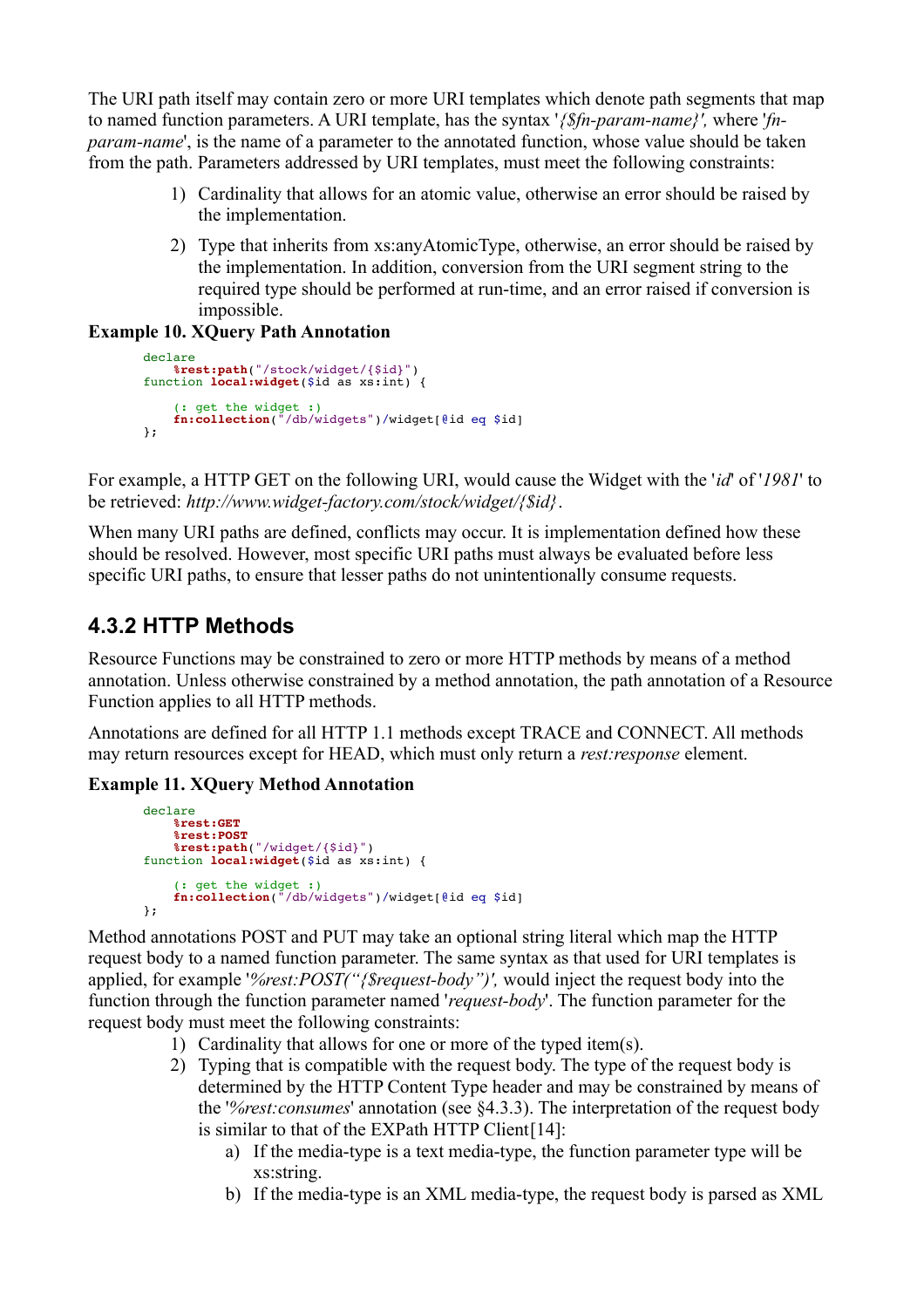and the function parameter type will be document-node().

- c) If the media-type is a HTML media-type, the content is tidied-up and parsed as XML. The parameter type will be document-node(). The tidying process is implementation defined as no known standard exists.
- d) Otherwise, a binary media type is assumed, and the function parameter type will be xs:base64Binary.

### **4.3.3 Media-Type Capabilities**

Support for content negotiation is indirectly provided by two annotations:

- 1) '*%rest:consumes*', which constrains a Resource Function, by only accepting requests for which one of the defined Internet media-types matches the HTTP Content-Type header of the request.
- 2) '%rest:produces', which constrains a Resource Function, by only accepting requests for which the mime-type matches the HTTP Accept Header.

Both annotations take a single mandatory String Literal which contains an Internet media-type.

#### **Example 12. XQuery Consumes and Produces Annotations**

```
declare
 %rest:PUT("{$body}")
 %rest:path("/widget")
 %rest:consumes("application/xml", "application/atom+xml")
 %rest:produces("application/xml")
function local:widget($body as document-node(element(widget)) {
 (: store the widget :)
 let $db-uri := xmldb:store("/db/widgets", (), $body),
     (: return a hyper-link :)
 $rest-uri := rest:get-absolute-uri("wiget", $body/widget/@id) return
 <a xmlns="http://www.w3.org/1999/xhtml" href="{$rest-uri}">{$rest-uri}</a>
};
```
### *4.4 Resource Function Parameters*

Parameters to Resource Functions are extracted from the RESTful Web Service request and passed in as additional function parameters. Unlike constraints, parameters are always optional. Resource Function Parameters use the same URI template syntax as described in §4.3.1 to map the parameter onto a function parameter. They may also provide a default value should the parameter not be present in the request. Resource Function Parameters always place the following constraints on the function parameters that they map to:

- 1) Cardinality that allows for: zero or many atomic values in the case of Query, Form or Header parameters, or zero or one atomic values in the case of Cookie parameters, otherwise an error should be raised by the implementation.
- 2) Type that inherits from xs:anyAtomicType, otherwise, an error should be raised by the implementation. In addition, conversion from the parameter string to the required type should be performed at run-time, and an error raised if conversion is impossible.

#### **4.4.1 Query String Parameters**

The annotation '*rest:query-param*' is provided for accessing parameters in the Query String of the URL used for the RESTful Web Service request.

#### **Example 13. Query String Parameter Annotation with a default value**

```
declare
     %rest:GET
     %rest:path("/widget/{$id}")
 %rest:query-param("client", "{$client}", "unknown")
function local:widget($id as xs:int, $client as xs:string*) {
 (: get the widget :)
 fn:collection("/db/widgets")/widget[@id eq $id][@client = $client]
```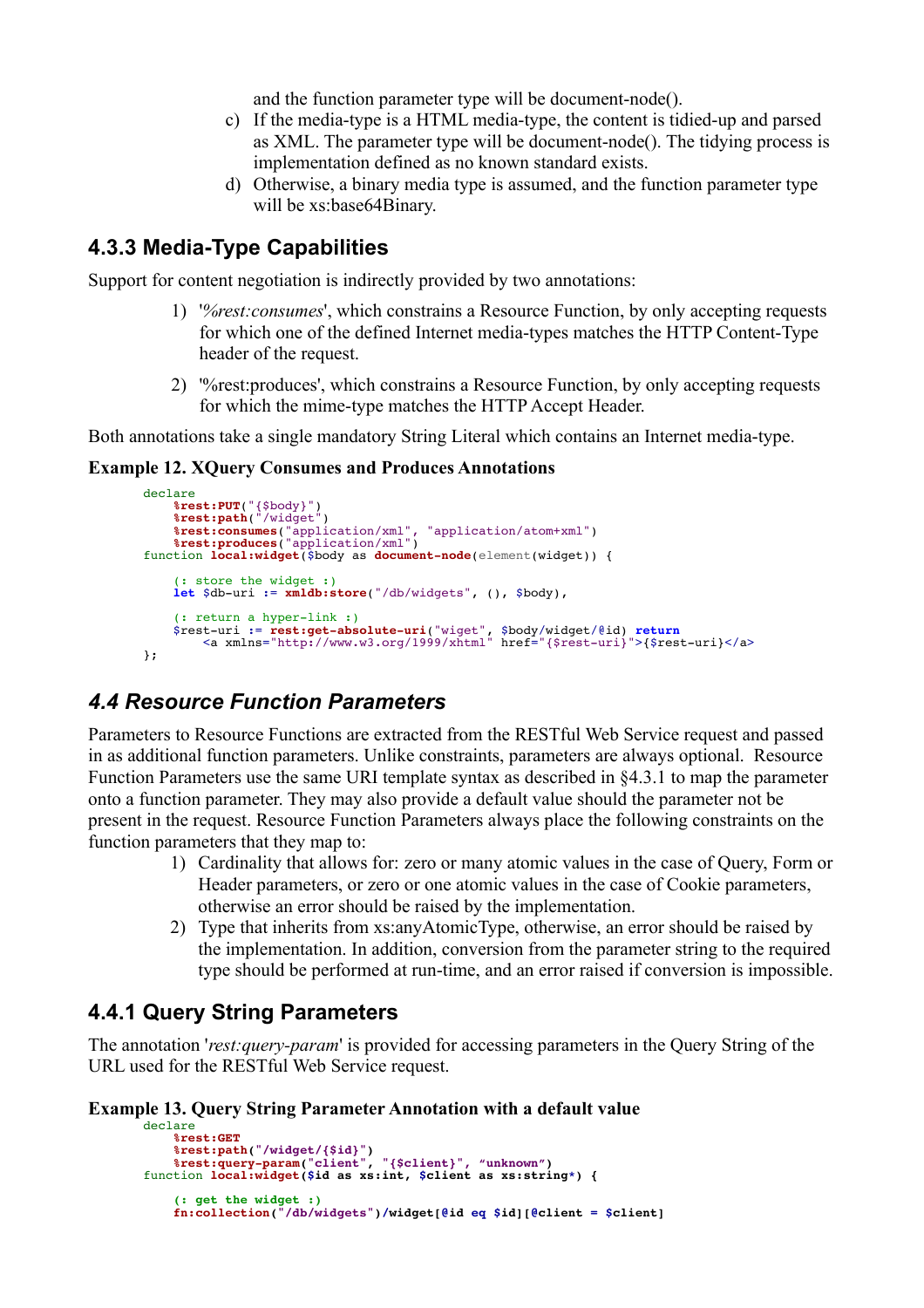**};**

#### **4.4.2 Form Field Parameters**

The annotation '*rest:form-param*' is provided for accessing parameters from a HTML Form submitted in the request body of the RESTful Web Service request with the Internet media-type '*application/x-www-form-urlencoded*'.

#### **Example 14. Form Field Parameter Annotation**

```
declare
     %rest:GET
 %rest:path("/widget/{$id}")
 %rest:form-param("client", "{$client}")
function local:widget($id as xs:int, $client as xs:string*) {
     (: get the widget :)
     fn:collection("/db/widgets")/widget[@id eq $id][@client = $client]
};
```
### **4.4.3 HTTP Header Parameters**

The annotation '*rest:header-param*' is provided for accessing HTTP Request headers from the RESTful Web Service request. If a single Header field value contains comma separated values, an implementation must extract each value from the comma separated list into an item in the sequence provided to the function parameter.

#### **Example 15. HTTP Header Parameter Annotation**

```
declare
     %rest:GET
     %rest:path("/widget/{$id}")
     %rest:header-param("X-Client-Type", "{$client-type}")
function local:widget($id as xs:int, $client-type as xs:string*) {
 (: get the widget :)
 fn:collection("/db/widgets")/widget[@id eq $id][@clientType = $client-type]
};
```
### **4.4.4 Cookie Parameters**

The annotation '*rest:cookie-param*' is provided for accessing HTTP Cookies from the RESTful Web Service request.

#### **Example 16. Cookie Parameter Annotation**

```
declare
     %rest:GET
 %rest:path("/widget/{$id}")
 %rest:cookie-param("locale", "{$locale}")
function local:widget($id as xs:int, $locale as xs:string?) {
     (: get the widget :)
     fn:collection("/db/widgets")/widget[@id eq $id][@locale = $locale]
};
```
### *4.5 Resource Function Serialization*

Herein we detail how the results of a Resource Function may be serialized back to an HTTP response for the RESTful web service response.

A Resource Function may return one of three response types:

- 1) A Resource, i.e. just content.
- 2) HTTP headers, for example acknowledging the request or providing a status code or additional information.
- 3) Both HTTP Headers and a Resource.

When returning Resources from Resource Functions, we need to consider how the Resource should be serialized for use in the RESTful web service response. Rather than define a serialization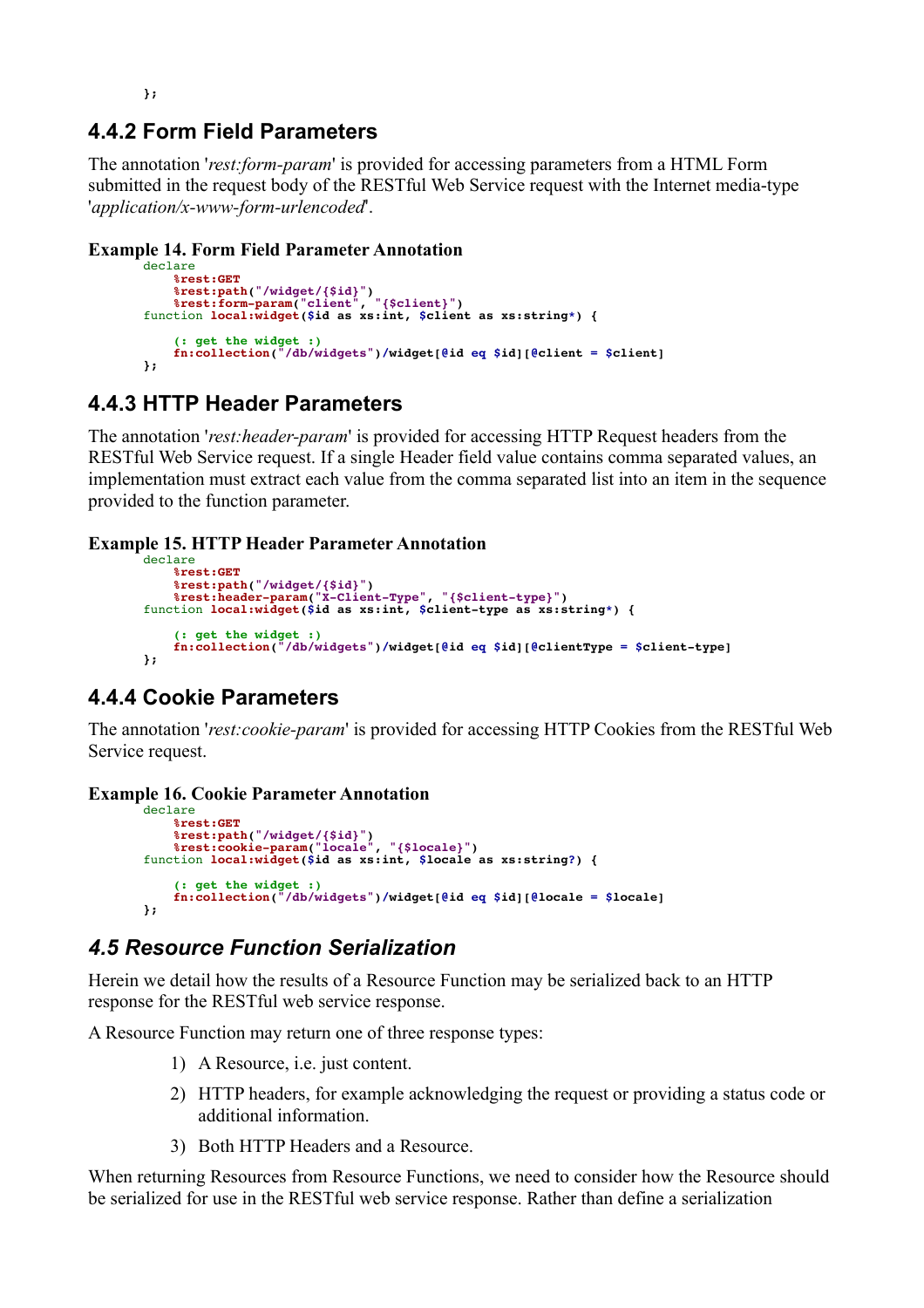mechanism, XQuery 3.0 in §2.24 of the specification already specifies how serialization of an XDM[31] (i.e. the result of an XQuery) may be controlled by use of Output Declarations. However, Output Declarations are only applicable to XQuery Main Modules, so when re-purposing Output Declarations for serialization the following rules should be applied:

- 1) If the function is from within a Main Module, and an output declaration exists, then we use this as the default serialization settings for each Resource Function in that module.
- 2) Output Declarations may be re-written as annotations on any Resource Function e.g. *%output:method("xml").* These annotation output declarations override any defaults from (1). This is also applicable if our function comes from a Library Module, of which the XQuery specification forbids Output Declarations.
- 3) If no Output Declaration, annotated or otherwise, is provided, then the default is to serialize as XML, UTF-8 encoding, with indenting.

Each of the three possible result types of a Resource Function needs to be handled in a different manner by an implementation, and as such we provide appropriate function signature restrictions, and detail how annotations interact with these:

- 1) For a function that returns just a resource, either:
	- a) If the result type is omitted from the function, it is assumed to be *documenttype(element())* or just *element()*, and XML Serialization should be applied to the result of the function. The annotation '*%output:method*', if present, must be set to '*xml*'.
	- b) If the result type is present, it must be a type which is compatible with the chosen serialization method, defined by either the XQuery 3.0 output declaration or overridden by the '*%output:method*' annotation on the Resource Function. The default serialization method is XML. If the result type is not compatible with the serialization, an implementation must throw an error.
- 2) For a function that returns just HTTP headers:

The result type of the function must be defined as *documenttype(element(rest:response)).* Any other annotations that effect the serialization of the result are ignored.

3) For a function that returns both HTTP headers and a resource:

The result type of the function must be defined as *item()+.* The first item in the result sequence is the HTTP headers i.e. *document-type(element(rest:response)*, the second item in the result sequence is the resource itself. The rules of both (1) and (2) must be applied to the result sequence.

### **4.5.1 REST Response Format**

As described above, a REST Response document may be returned from a function either with or without a Resource. The purpose of this document is to control the REST (in this case HTTP) response sent back to the client of the RESTful web service.

#### **Example 17. REST Response Format**

```
<rest:response>
     (http:response?)
</rest:response>
<http:response status?="integer" reason?="string">
    thttp:header*)
</http:response>
```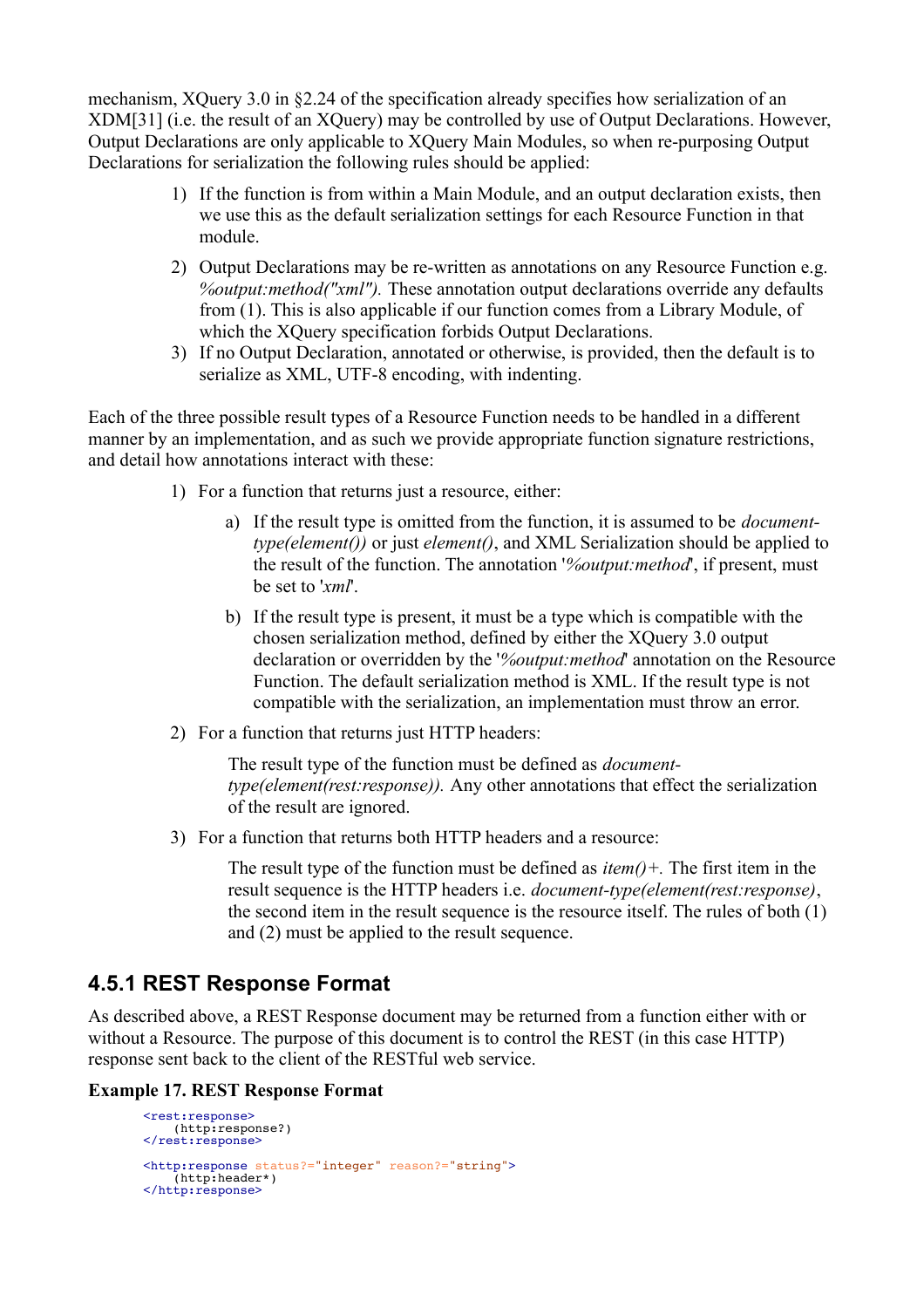<http:header name="string" value="string"/>

Should the status be omitted for the response, or a REST Response document not returned from a Resource Function, then the status defaults to 200 OK. It is expected that implementations will make use of sane defaults for HTTP headers as part of their HTTP responses, however any default headers must be overridable by those values set in the REST Response document.

## *4.6 REST Function Module*

RESTful annotations are designed to be hosted by an implementation that provides a Web Server end-point. As the URI Paths of Resource Functions are defined relative to an implementation defined base URI (see §4.3.1), it is impossible without additional support to return hyper-links to the client for Resources. A simple module which provides just two XQuery extension functions is proposed to enable the resolution of absolute URIs, such as the use-case shown in Example 12 of §4.3.3.

**rest:get-base-uri**() as **xs:anyURI**

Returns the base URI of the web context in which the invoking Resource Function is executing. The result of this function should be stable across invocations within an implementation.

**rest:get-absolute-uri**(\$path-segments as xs:anyAtomicType+) as **xs:anyURI**

Returns an absolute URI by concatenating the base URI as returned by *rest:get-base-uri()* with each path segment in the parameter *\$path-segments,* separating each by a '/' character. The result of this function should be stable across invocations within an implementation.

# **5. Proof of Concept**

As a proof of concept, the approach described in  $\delta$ 4 has been implemented in the eXist-db Open Source Native XML Database project by the author of this paper. eXist-db is written in the Java programming language, with an XQuery parser written in ANTLR. Both Java and ANTLR were used to implement the proof of concept.

### *5.1 Implementation*

There were several steps to the implementation:

- 1) Adding support for XQuery 3.0 Annotations to eXist-db's XQuery parser. eXist-db supports XQuery 1.0 with a high-level of compliance, but recently has started a staged adoption of XQuery 3.0 support; annotations were previously missing.
- 2) Adding support for Multiple-Triggers per-database Collection. It was decided to develop the majority of the RESTful Annotations implementation outside of the core product code. eXist-db provides for database triggers, to enable developers to execute arbitrary code upon various events. Previously, eXist-db only supported a single trigger per database Collection. Rather than modify the XQuery parser further, a database Trigger was used to support this implementation.
- 3) Implementation of support for the RESTful, the RESTful web services that they declare and the supporting XQuery functions extension module.

The implementation is made up of two distinct processes:

- 1) When a user stores an XQuery Module into the database, a Trigger is fired. This trigger initiates several steps in order:
	- a) Compilation of the XQuery Module into an AST (Abstract Syntax Tree)
	- b) Additional static analysis upon any User Defined Functions that have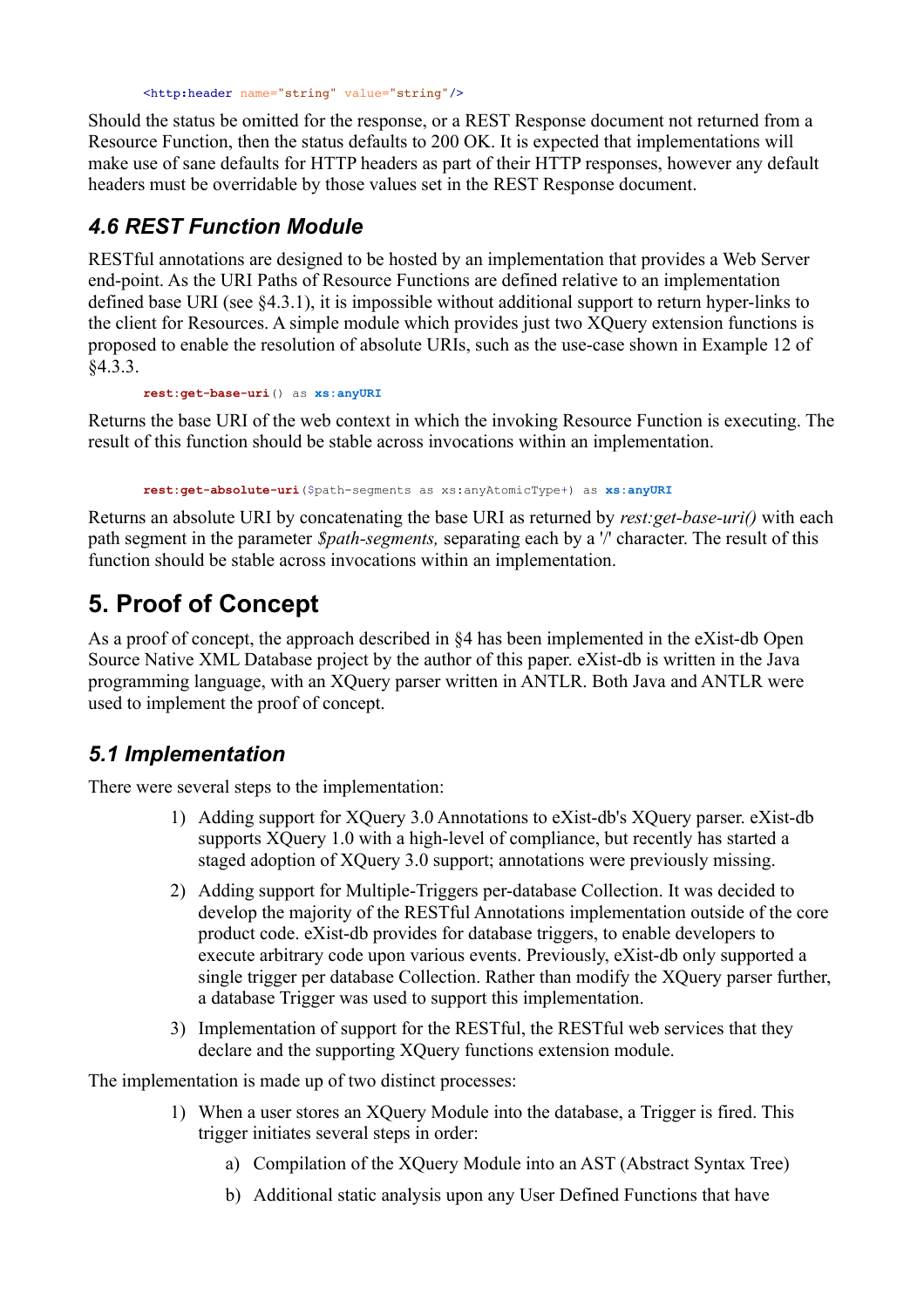RESTful annotations. These are known as Resource Functions.

- c) Compilation of a Regular Expression for the Path Annotation of each Resource Function. This expression enables both path matching and extraction of value for URI templates.
- d) Creation of a RESTful Service Object for each Resource Function, which contains the Path Regular Expression, any additional constraint annotations, any optional parameter annotations, a reference back to the database location of the XQuery Module, and the name and arity of the Resource Function (User Defined Function).
- e) Registration of the RESTful Service Object with the RESTful Service Registry for each HTTP Method that it supports.
- 2) When a HTTP Web Request is made to the system, the receiving Servlet initiates the several steps in order:
	- a) Querying the RESTful Service Registry for any Resource Functions which can service the incoming Request.
	- b) The Service Registry examines the RESTful Service Objects registered with it to determine if they are applicable to the incoming request. If so, the RESTful Service Object is returned.
	- c) A new instance of the XQuery Module referenced by the RESTful Service Object is compiled, and function parameters (as defined by the RESTful annotations) are extracted from the request and mapped into a function call to the underlying User Defined Function.
	- d) The User Defined Function is executed. The result is serialized back to the HTTP client based on the rules defined in §4.3.

#### **Figure 1. Implemented Architecture for RESTful XQuery Annotations**



#### *5.2 Evaluation*

The modifications to eXist-db to support the implementation of RESTful annotations took three working days. Implementation of the RESTful annotations and web server itself took another three days. This figure does not include the Resource Function Parameters defined in §4.4, which will be implemented in the near future.

The implementation certainly feels cleaner than that of the current REST Server and URL Rewrite in eXist-db, and in use is much simpler as a potentially complex controller.xql does not need to be authored or maintained. The new implementation permits for complete declarative decoupling of the URI space from the Resources themselves, without having to declare the URI space externally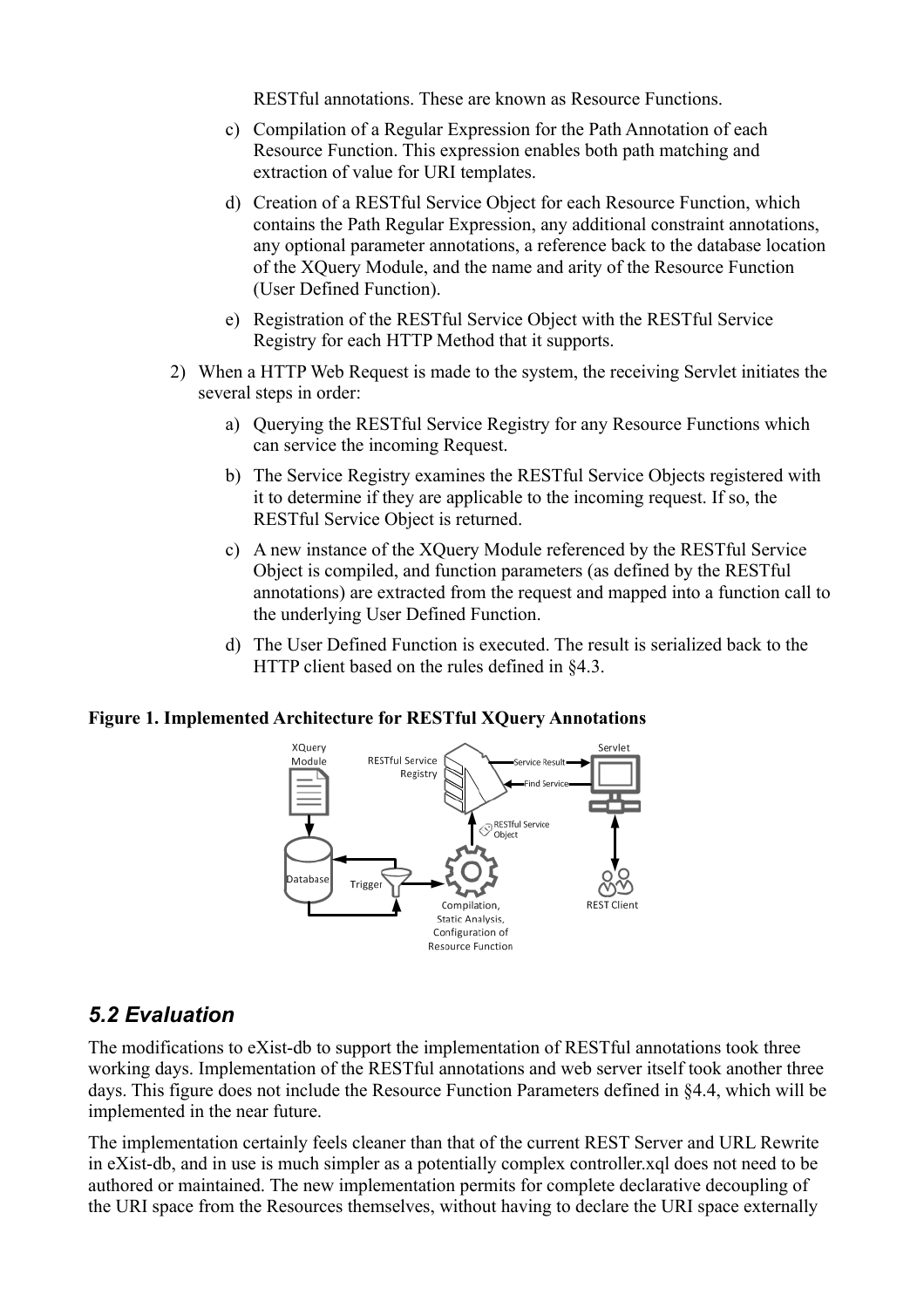of the code sites themselves.

In addition the RESTful XQuery Annotations approach, due to its JAX-RS heritage, should feel very familiar to those with an existing knowledge of Java programming, hopefully easing any transition.

A port of the XML Summer School's[32] 'See What I Think' project[33] to the new RESTful Annotations was undertaken. The project is a learning tool originally written in XQuery atop eXistdb's REST Server and URL Rewriting framework. The port was undertaken to understand how the use of Annotations compares to the previous approach. The resultant port uses slightly more lines of XQuery code than the original project, however it is subjectively easier to understand the wiring of URIs to XQuery functions as the URIs are declarative. The port did not attempt to re-structure the original code layout which was written around eXist-db's URL Rewriting Framework. Arguably if the code was further restructured instead around the concept of Resource Functions, then the lines of code could be reduced and the code-base may become more modular.

## *5.3 Further Work*

Certainly the majority of the code written for the eXist-db implementation could trivially be made useable for other implementations in Java, by removing any direct eXist-db dependencies and replacing them with implementation agnostic interfaces. However, other implementations would need to support something akin to Triggers or consider modifying their XQuery 3.0 parser with rules for XQuery RESTful Annotations.

In addition, as the majority of XQuery implementations appear to be written in either Java or C++, should the majority of the code be made implementation independent, it would be interesting to perform a port to C++.

# **6. Conclusion**

In this work we tackled the problem of using XQuery as a Server Side processing language for the Web whilst maintaining vendor independence and portability of XQuery code. The presented approach, driven by the review of current vendors' products, was to propose an implementation agnostic set of RESTful Annotations for XQuery 3.0. The goals of the approach developed in this paper were Interoperability, Simplicity and Technical Improvement:

- Interoperability has been addressed by proposing a set of Annotations which do not require any particular product or programming language for implementation. Whilst these Annotations permit the development of RESTful services, they do not constrain implementors choice of platform or technology.
- Simplicity has been addressed by developing an approach that is not disruptive. XQuery developers can continue to write XQuery in the same method that they always have. Should they require to provide RESTful Web Services, they can simply add the RESTful annotations to their functions, enabling them as Resource Functions.
- Technical Improvement has been achieved by understanding the strengths and limitations of the approaches taken in current vendors' products and building upon these. The strength of using URI Rewriting, in a declarative mechanism from XQuery frameworks has been enhanced by removing the framework aspect and ensuring that the declarations of intention appear alongside the code target function.

Additionally, we justify how our approach meets the four interface constraints of REST:

1) Identification of Resources URIs are used to identify resources (or representations) and are mapped (or partially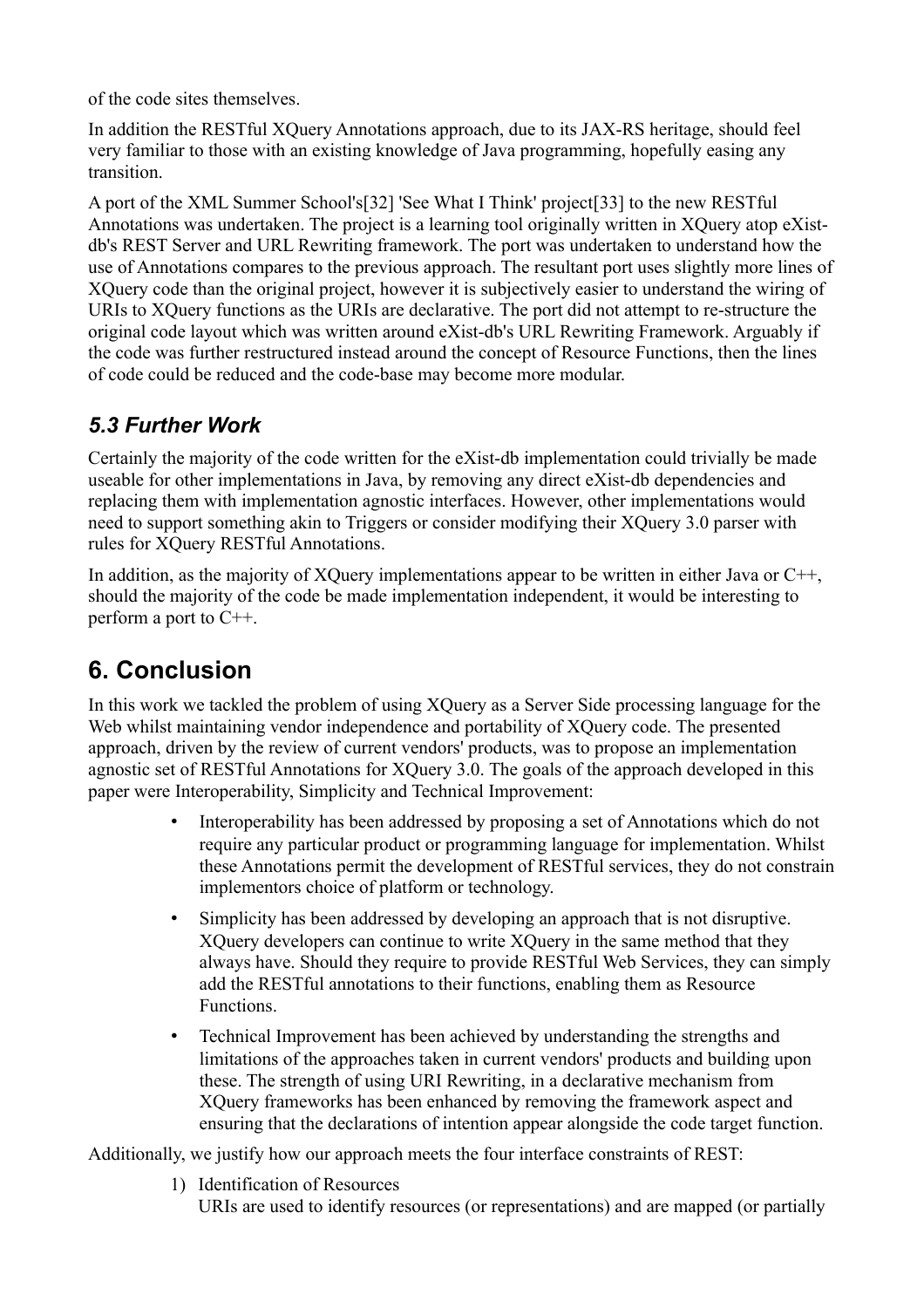mapped) to XQuery functions for delivery. This is achieved through the use of Path Annotations and URI Templates as described in §4.3.1. XQuery Functions themselves enable further mechanisms for the addressing of XML documents or other resources through fn:doc() and fn:collection(), and/or XML nodes through XPath.

- 2) Manipulation of Resources Through Representations
- Resource Functions (RESTful Annotated XQuery Functions) permit the generation of representations of resources through XQuery processing, and serialization of the the representation through repurposing the XDM Serialization rules as described in §4.5. In addition content negotiation may be enabled by the mechanisms described in §4.3.3 to enable a server to deliver different serializations (e.g. XML, XHTML, Text, JSON etc) of a resource depending on the constraints of a request. Manipulation of resources in typical RESTful HTTP service requests is by the use of both URI addressing (1) and HTTP methods. Many XQuery implementations have vendor extensions for manipulating document stores and the XQuery Update specification provides for document modifications. The mechanism for mapping HTTP methods to XQuery functions, which may utilise vendor extensions and/or XQuery Update is described in §4.3.2.
- 3) Self-Descriptive Messages

The use of HTTP for RESTful services with support for all relevant HTTP methods provides for the constraint of Self-Descriptive messages. If the message content itself is XML or (X)HTML the message content in itself is also hopefully self-descriptive. Indeed, our approach attempts to be lightweight and not constrain developers and, as such, they have complete control over the message content.

4) Hypermedia as the Engine of Application State

The result of a Resource Function should permit a developer to provide as much hyper-linking of the application state as they desire. Whilst attempts for specific systems have described mechanisms such as XSLT for embedding hyper-links in resultant content[20], the approach developed in this paper is rather to provide the generic constructs to enable this, without prescribing an approach to developers.

### *6.1 Limitations*

Currently the approach developed by this paper does not provide support for either HTTP Matrix Parameters or HTTP Multipart requests or responses.

In addition, there is currently no mechanism for the default handling of URI's that do not meet a declared URI Path, for example, customised HTTP 404 Page Not Found responses. However, this could perhaps be considered out of scope for such a project.

### *6.2 Future Work*

Future work would include technical support for both HTTP Matrix Parameters and HTTP Multipart requests and responses. Certainly it is envisaged that HTTP Multipart responses from Resource Functions could be achieved by returning a sequence of functions as the result, where each function is responsible for generating both the REST Response Headers and content for each part of a multipart response.

We believe that our declarative approach based on Annotations makes maintainability of RESTful web applications easier. However, in large applications there could still be some difficulty involved in developers understanding the bindings between Resource Functions and Web Services. As such, additional functions could be added to REST Function module in §4.6, to enable the lookup of functions based on Request parameters.

Whilst we have called our approach 'standardised', it is surely more independent that standardised.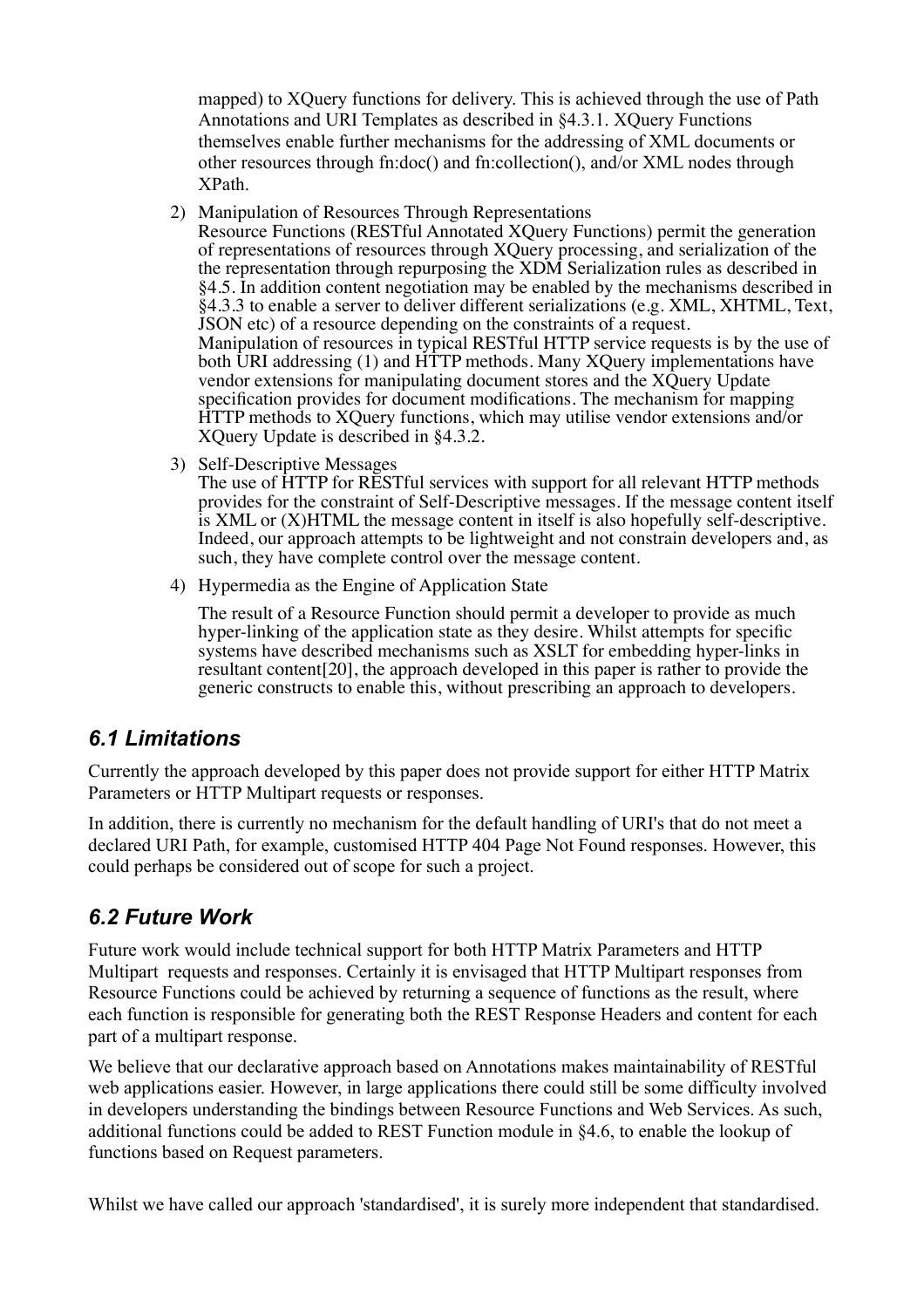Rather we hope that it will form the basis of a publicly available and agreed standard. It is, of course, recognised that further work would be required to create a thorough technical standard based on this work, and communities such as EXQuery or the W3C Community Groups might be an appropriate vehicle for such work.

The Annotations that we have developed, once standardised could also be applied to other XML processing languages such as XSLT and XProc. Whilst XSLT and XProc do not directly have the concept of Annotations, they certainly support mechanisms that would yield a similar implementation and result.

# **Bibliography**

- [1] "XQuery 1.0: An XML Query Language (Second Edition)." [Online]. Available: http://www.w3.org/TR/xquery/. [Accessed: 19-Nov-2011].
- [2] "XQuery Update Facility 1.0." [Online]. Available: http://www.w3.org/TR/xquery-update-10/. [Accessed: 19-Nov-2011].
- [3] "XQuery and XPath Full Text 1.0." [Online]. Available: http://www.w3.org/TR/xpath-full-text-10/. [Accessed: 19-Nov-2011].
- [4] "SourceForge.net Repository [exist] Contents of /trunk/eXist-1.0/src/org/exist/http/HttpServerConnection.java." [Online]. Available: http://exist.svn.sourceforge.net/viewvc/exist/trunk/eXist-1.0/src/org/exist/http/HttpServerConnection.java? limit\_changes=0&revision=133&view=markup&pathrev=133. [Accessed: 20-Nov-2011].
- [5] "SourceForge.net Repository [exist] Contents of /trunk/eXist-1.0/src/org/exist/xpath/functions/request/RequestParameter.java." [Online]. Available: http://exist.svn.sourceforge.net/viewvc/exist/trunk/eXist-1.0/src/org/exist/xpath/functions/request/RequestParameter.java? revision=158&view=markup&pathrev=158. [Accessed: 20-Nov-2011].
- [6] eXist-db, "Developer's Guide Calling Stored XQueries," *eXist-db Developer's Guide*. [Online]. Available: http://www.exist-db.org/devguide\_rest.html#d1915e781. [Accessed: 14- Jan-2012].
- [7] 28msec, "RESTful Conventions," *28msec*. [Online]. Available: http://www.28msec.com/documentation/sausalitobasics-restfulservices. [Accessed: 14-Jan-2012].
- [8] BaseX, "REST BaseX Documentation," *BaseX Wiki*. [Online]. Available: http://docs.basex.org/wiki/REST. [Accessed: 14-Jan-2012].
- [9] MarkLogic, "Application Programming in XQuery and XSLT HTTP App Server Functions," *MarkLogic Server Documentation*. [Online]. Available: http://docs.marklogic.com/5.0doc/docapp.xqy#display.xqy? fname=http://pubs/5.0doc/xml/xquery/programming.xml%2353595. [Accessed: 14-Jan-2012].
- [10] M. Probst and EMC, "EMC Community Network ECN: Implementing a RESTful API for xDB using Jersey/JAX-RS," *EMC Developer Network*. [Online]. Available: https://community.emc.com/docs/DOC-4276. [Accessed: 14-Jan-2012].
- [11] "XQuery Scripting Extension 1.0." [Online]. Available: http://www.w3.org/TR/xquery-sx-10/. [Accessed: 19-Nov-2011].
- [12] "EXPath Standards for Portable XPath Extensions." [Online]. Available: http://www.expath.org/. [Accessed: 19-Nov-2011].
- [13] "EXQuery Standards for Portable XQuery Applications." [Online]. Available: http://www.exquery.org/. [Accessed: 19-Nov-2011].
- [14] "EXPath HTTP Client." [Online]. Available: http://www.expath.org/modules/http-client/. [Accessed: 14-Jan-2012].